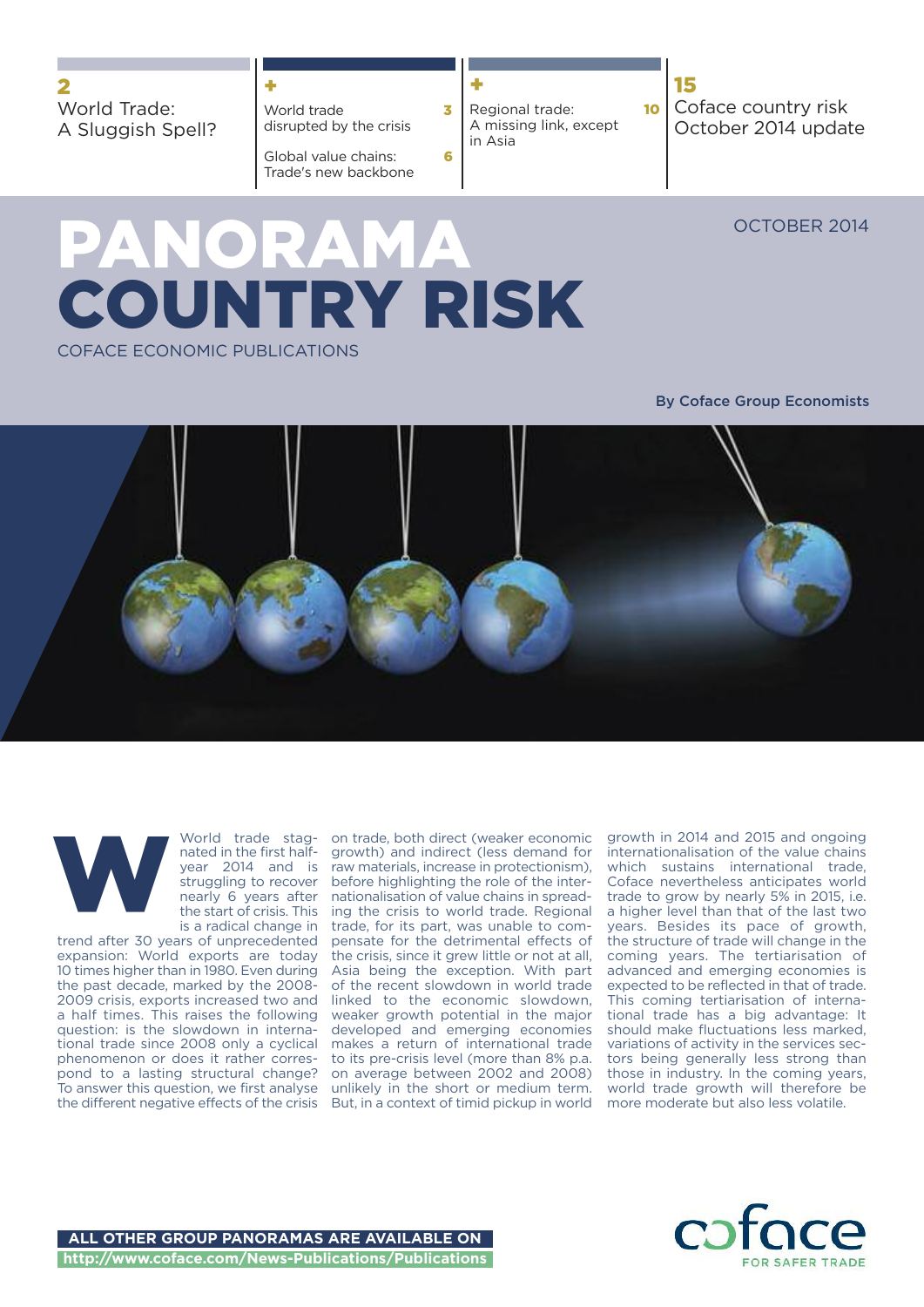**OCTOBER 2014**

# **WORLD TRADE: A SLUGGISH SPELL?**

## BY OUR ECONOMISTS



**Anne-Sophie FÈVRE** Senior Economist



**Etienne LEPERS** Junior Economist



**Julien MARCILLY** head of country risk



**Rocky TUNG** Senior Economist Coface Hong Kong



World trade stagnated in the first halfyear 2014 (1) and is struggling to recover nearly 6 years after the start of the crisis. The issue of its pace of growth is, however, of prime importance for several reasons. First, at the macroeconomic level, trade is a key engine of growth in a good number of economies, both advanced and emerging, with exports representing 31% of world GDP. And on the micro-economic side, the trade dynamics have a direct effect on many businesses: in the OECD countries alone, over 3 million businesses import goods or services from foreign countries and over 2 million export them  $(2)$ .

than in 1990. Even during the last chains in past and future fluctuations Before 2008, these businesses benefitted from the exceptional surge in the international trade in goods and services, thanks, especially, to the strong growth of the emerging economies, to the trade liberalisation process and lower transport costs. Despite the recent slowing in trade, we must not overlook these 30 years of unprecedented expansion: world exports are today 10 times greater than in 1980 and nearly 6 times more

decade, marked by the 2008-2009 crisis, they increased by two and a half times. International trade, therefore, played a major role in the world economy: the share of exports in GDP has increased by 13 points since 1990 (only 18% of GDP at the time). The post-2008 period nonetheless marks a radical change in trend, which raises the question of whether the slowdown in international trade observed since 2008 is only a cyclical phenomenon or whether it rather corresponds to lasting structural change?

To answer this question, we focus primarily on the consequences of the 2008-2009 crisis likely to have affected international trade. The trend decline in growth in the advanced economies and in the big emerging countries is one such consequence. The resulting end of the boom in raw materials is another. And the rise of protectionism, particularly in certain emerging countries, can also be partly attributed to this world crisis *(part 1)*.

We then turn our attention to the role of the internationalisation of value in world trade. This is because the globalisation at work since the 1980s drastically transformed the way in which goods and services are produced and sold: there is increasingly less fragmentation between countries and industries but ever greater vertical fragmentation within the production lines of the same product. This internationalisation of the value chains, then, which had played an essential role in the trade boom before the crisis, came to a sudden halt with it. We wonder therefore what mechanisms led to its collapse following the crisis as well what its prospects are for the future *(part 2)*.

Finally, we ask whether these adverse effects of the 2008-2009 crisis on trade could have been in part compensated for by increased regionalisation of trade *(part 3)*. Indeed, in response to the recession observed in most of the advanced economies, which are the main destination for their exports, numerous emerging economies might be persuaded to redirect some of the goods sold abroad to markets closer to home.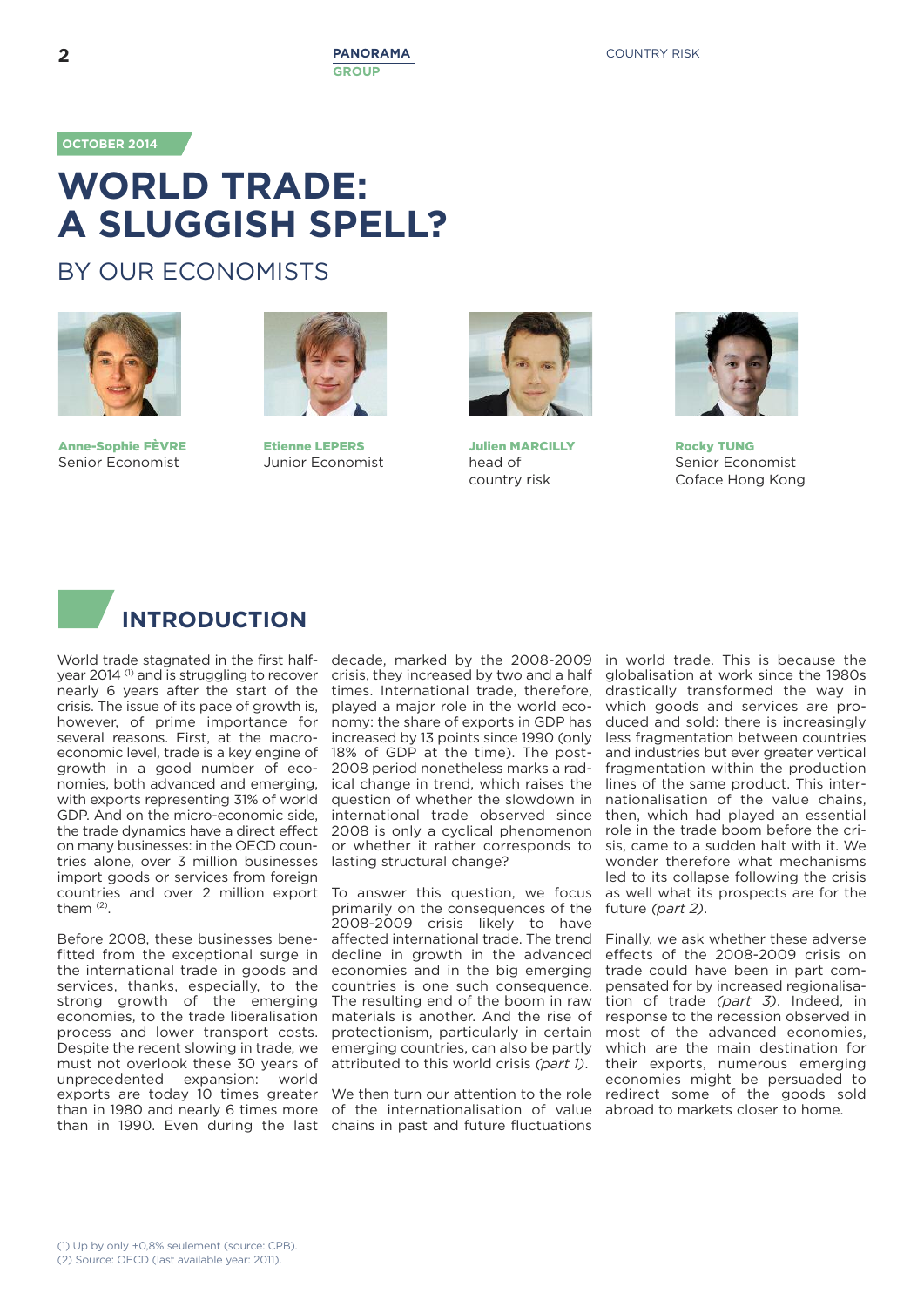# **1 WORLD TRADE DISRUPTED BY THE CRISIS**

### **World trade is suffering from durably weaker growth**

World trade dynamics are linked primarily to growth *(see chart 1)*: if the GDP of two countries increases, so does the value of the goods and services that they exchange. The recent slowdown in growth is due first and foremost to that in world growth following the 2008-2009 global crisis.

In order to determine whether this recent slowdown in world trade is short- or long-lasting, we need first to answer the following question: Is the recent fall in world growth temporary or a trend? To do this, we have calculated the level of potential growth of the main advanced economies and how it has changed over the last ten years. The potential growth measures the maximum pace of economic expansion in the long term. Its level and its fluctuations depend on several factors: The accumulation of human and physical capital, as well innovation resulting in productivity gains. Here we have measured potential growth as the sum of the average annual growth of the working age population over the last 5 years  $(3)$  and that of productivity  $(4)$ .

According to this measure, potential growth has diminished significantly in the main advanced economies since the beginning of the 2000s, falling from 3.8% in 2000 to 2.1% in 2013 in the United States, from 3.5% to 1.6% in the United Kingdom or again from 1.6% to 0.8% in France *(see chart 2)*. Demographic ageing is one of the principal explanations for these lower long-term growth prospects. Lower productivity gains resulting from insufficient investment in research and development or again an ageing stock of machinery are another. In other words, GDP growth tends to decrease as the standard of living (i.e. GDP per capita) increases. Paradoxically, effective growth of advanced countries remained relatively high before the Lehman crisis despite these downward growth trends since the beginning of the 2000s. According to Larry Summers<sup>(5)</sup>, only very accommodating monetary conditions allowed the advanced countries to "appear" strong during the years preceding the Lehman crisis: they are the only reason why the advanced countries were able to defer this declining trend (6).

**Chart n° 1** GDP growth and world exports



Source: IMF

**Chart n° 2** Potential GDP growth of advanced economies (%)



This structural slowdown is, moreover, not specific to advanced economies: Growth is also trending downwards in large emerging economies. For example, Chinese growth reached "only" 7.7% in 2013. This is far from the 10.6%

(3) Source: International Labour Office

(5) L. Summers (2014): "U.S. Economic Prospects: Secular Stagnation, Hysteresis, and the Zero Lower Bound", Business Economics, Vol. 49, N°. 2.

<sup>(4)</sup> Productivity is measured by the annual ten-year average of total factor productivity, which corresponds, in particular to the effects on growth of technological change. Source: European Commission, AMECO database.

<sup>(6)</sup> But these also generated the formation of the bubbles at the origin of the global crisis of 2008-2009.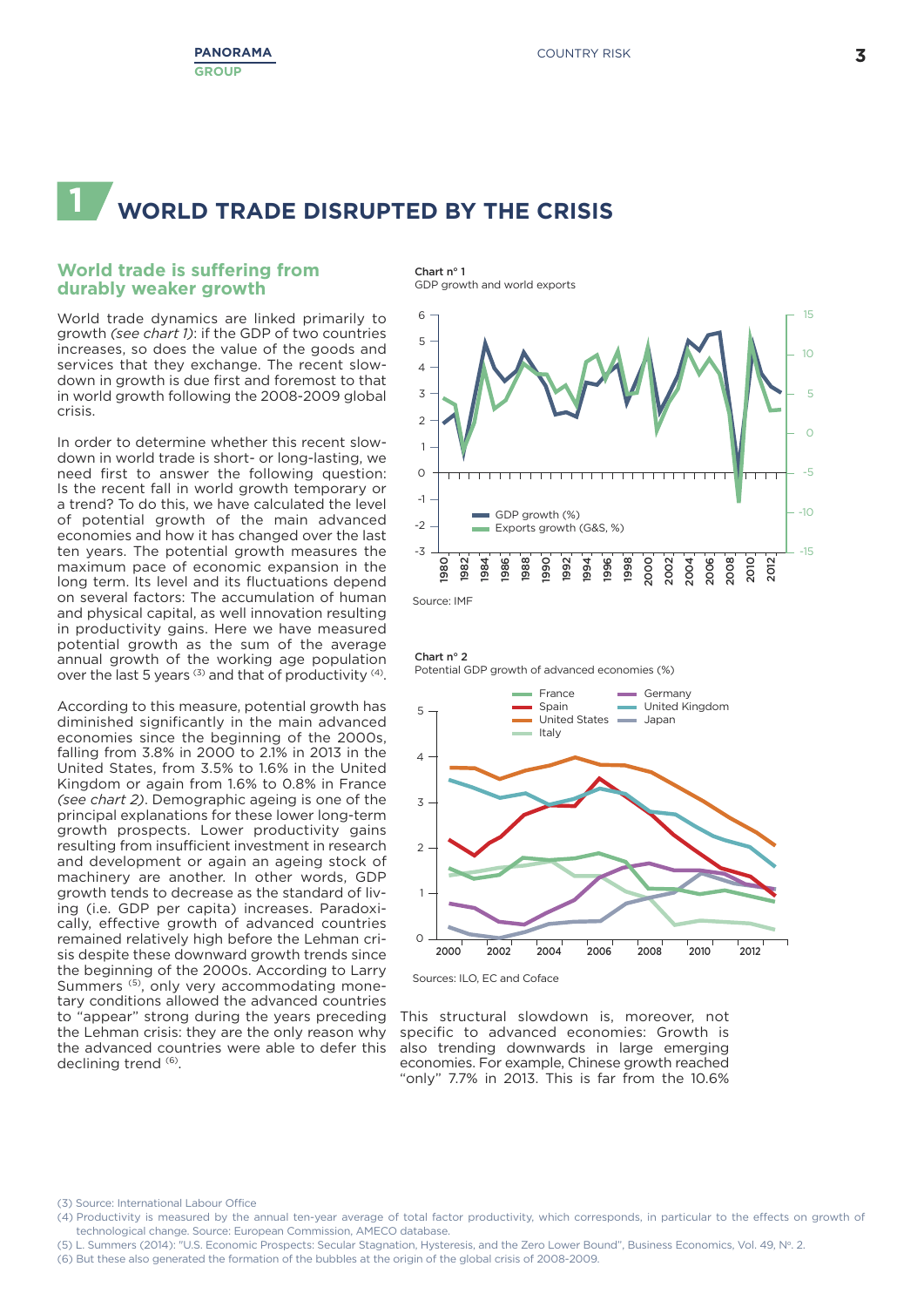average per annum between 2000 and 2011. The trend is similar in the other BRICS: Coface's growth forecasts for 2014 will be lower than the average of the 2000s in India (5.5% in 2014 against 7.8% between 2000 and 2011), in Russia (Russia 0.0% against 4.8%), in Brazil (0.4% against 3.8%) and in South Africa (1.1% against 3.6%). The reasons for this slowdown are many.

#### **Chart n° 3** Share of raw materials in world exports of goods (%)



**Chart n° 4**

Growth of Chinese GDP and of world raw materials export volume (%)



It is in part cyclical, these economies having suffered from sluggish growth in most of the advanced economies. But the reasons seem also to be structural, i.e. resulting from problems of supply (infrastructure and business environment deficiencies...)<sup>(7)</sup>. This slowdown of the BRICS also confirms the existence of "a middle income trap (8) ". This trend towards economic slowdown in the big emerging countries is all the more prejudicial to international trade given that for 20 years its expansion has been closely linked to that of the emerging countries: Their exports of goods and services have increased six-fold in value in the past 20 years and those of the advanced economies by "only" 2.2 times. Emerging country exports now represent 42% of the world total against only 27% in 1994.

The downward trend in GDP growth of advanced countries and the large emerging countries therefore has an impact on international trade dynamics. But it is not the only factor. Between 1990 and 2006, the annual growth in world exports of goods and services was twice as high of that of world GDP on average. But this ratio was only 1.2<sup>(9)</sup> between 2011 and 2013. The variation in this ratio is admittedly partially due to cyclical factors: the downturn in activity being mainly linked to demand factors such as investment on which imports are highly dependent. trade is naturally affected by the slowdown in growth. But besides this explanation, the change in the level of this ratio also suggests that the fluctuations in world growth are not enough in themselves to explain the slowdown in trade.

#### **In the 2000s, the boom in trade and the boom in raw materials went hand in hand**

The slowdown in world growth and particularly that of the emerging economies could also have a second negative effect on trade via raw materials. These largely contributed to the upsurge in world trade 20 years ago: The share of raw materials in world exports of good rose from 22 to 31% between 1995 and 2013. In other words, exports of raw materials grew more rapidly than others over this period. This is explained by the surge in oil exports: oil represents 57% of world raw materials exports and its share in the export of goods now totals 18% against only 7% in 1995 *(see chart 3)* – a rise, due partly to the net increase in the oil barrel price, which shot up from \$27 to \$96 between 2000 and 2013<sup>(10)</sup>.

This rise, then, results in large part from the emerging country boom over the same period, to the extent that their growth, driven by investment in infrastructure and capital, is a major consumer of raw materials. Insofar as this is now

(7) See Coface Panorama Country Risk, spring 2014: "Which emerging countries will take over from the BRICS?".

(8) After benefitting from a period of strong growth, associated with low labour costs and/or plentiful natural resources which allow it to go from being a lowincome country to a middle income one, a country then suffers from a lasting reduction in its pace of growth. Higher wage costs makes it less competitive compared with low-income countries, without being in a position to compete with the high value added products of the advanced countries. (9) Source: authors' calculations from IMF data.

(10) WTI price, source: US EIA.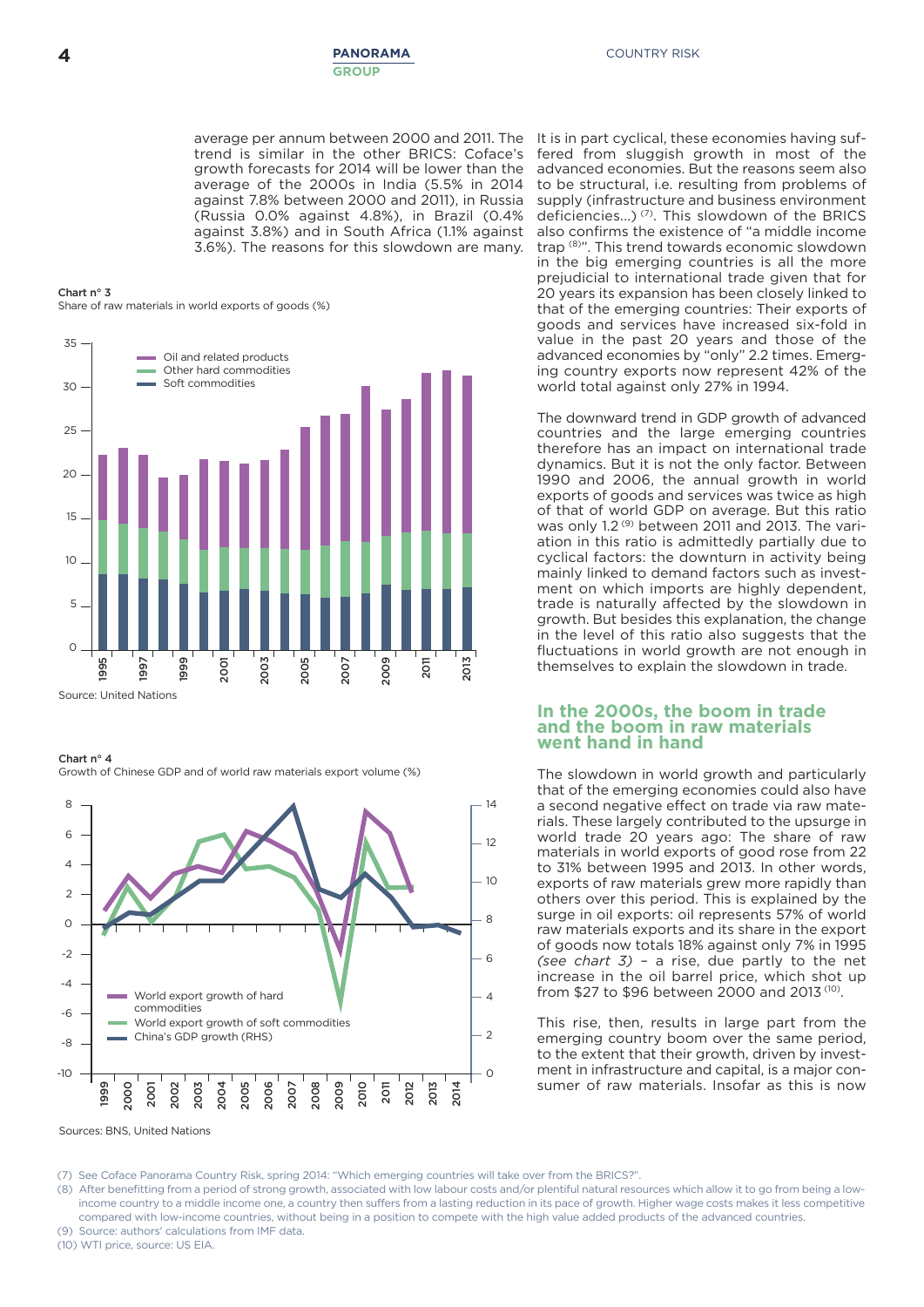expected to depend more on services and therefore less on raw materials, the volume of the trade in these could decline. A detailed look shows that this increase in trade in raw materials is linked to the rapid expansion of the Chinese economy, so much so that China today accounts for more than half of world demand for coal or nickel, more than 40% of that for copper or zinc and more than 10% of that for oil<sup>(11)</sup>. Chart 4 tends to confirm this: the acceleration of Chinese growth at the beginning of the 2000s coincides with strong growth in world exports of raw materials, including agricultural, oil and mining products. Conversely, the Chinese economic slowdown is likely to contribute to a slowdown in the raw materials trade, as Chinese needs are now growing less quickly. The volume of Chinese oil imports grew "only" by 5.8% p.a. on average between the beginning of 2012 and September 2013, namely by nearly 10 points less than over the period 2003-2011 (15.5% p.a. on average).

Recent international trade data for the major emerging countries show this declining trend in raw materials exports: among the main emerging countries, those with the strongest annual export growth in June 2014 sell mainly manufactured goods (Poland, Rumania, the Czech Republic, India, the Philippines). On the other hand, countries specialising in the sale of raw materials and of which China is a privileged trading partner generally figure at the other end of the scale (South Africa, Peru, Colombia, Indonesia, Chile).

### **Rise of "emerging" protectionism since the crisis**

These disappointing export performances of numerous countries and, more generally, the global crisis of 2008-2009 have aroused fears of a new wave of protectionism, exactly as happened in the 1930s after the 1929 crisis. Protectionism consists in a state policy aimed at protecting its businesses against competition from foreign firms. Concretely, the protectionist measures such as those listed by the World Bank, can take different forms: they include safeguard (12) and antidumping (13) measures, as well as subsidies and countervailing measures (14).

Through its temporary trade barriers database (15), the World Bank lists the different types of protectionist measures used in 25 countries since the mid-1990s. Besides the number of measures taken and the trend, these data make it possible to measure the share of imports affected by the protectionist policies used by each country. Chart 5 illustrates how this has changed since 1995 in the case of the G20 emerging countries and in high-income coun-

tries. It confirms a rise in protectionism since 2008. This rise is marked in the case of the emerging countries, but much less so in that of the developed economies, where the share of imports affected by these protectionist measures remains well below the peak reached in 2003.





Source: World Bank

A close look at the data suggests that this rise in protectionism in the emerging countries comes mainly from Russia, Argentina, or India, as is shown by the data from Global Trade Alert<sup>(16)</sup>, which since 2008 has listed all the measures restricting trade as well as those which facilitate it. By subtracting the second from the first, it is possible to deduce a "net number" of protectionist measures applied in each country since that date. According to that indicator Argentina is the most protectionist country, closely followed by Russia and India. But these data do not take into account measures prohibiting imports of food products from the European Union, the United States, Canada and Australia introduced by the Russian government in early August 2014. Taking them into account would probably take Russia to the top of the list. Overall, Argentina, Russia and India have each introduced over 250 measures, or almost twice as many as the United States, Germany, France, the United Kingdom and Italy. It is, moreover, another emerging country which is the biggest victim of increased protectionism: China has been hit by over 1200 protectionist measures since 2008, or more than double those of any other country<sup>(17)</sup>.

- (15) <http://econ.worldbank.org/ttbd/>
- (16) <http://www.globaltradealert.org/>

<sup>(11)</sup> Source: Standard Chartered

<sup>(12)</sup> Safeguard measures consist in prohibiting or temporarily restricting imports in order to protect a local industry in great difficulty.

<sup>(13)</sup> When an enterprise exports a product or a service at a price below that which applies on its domestic market, this is known as "dumping", which can lead governments to decide on "antidumping" measures in order to protect their domestic enterprises.

<sup>(14)</sup> Subsidies and countervailing measures: some subsidies granted by a country to an enterprise or industry are considered as barriers to trade, in the same way as countervailing measures taken by countries whose enterprises have adversely affected by these subsidies.

<sup>(17)</sup> Next, in descending order, come the United States, Germany, Italy, France, the United Kingdom, South Korea, India and Thailand.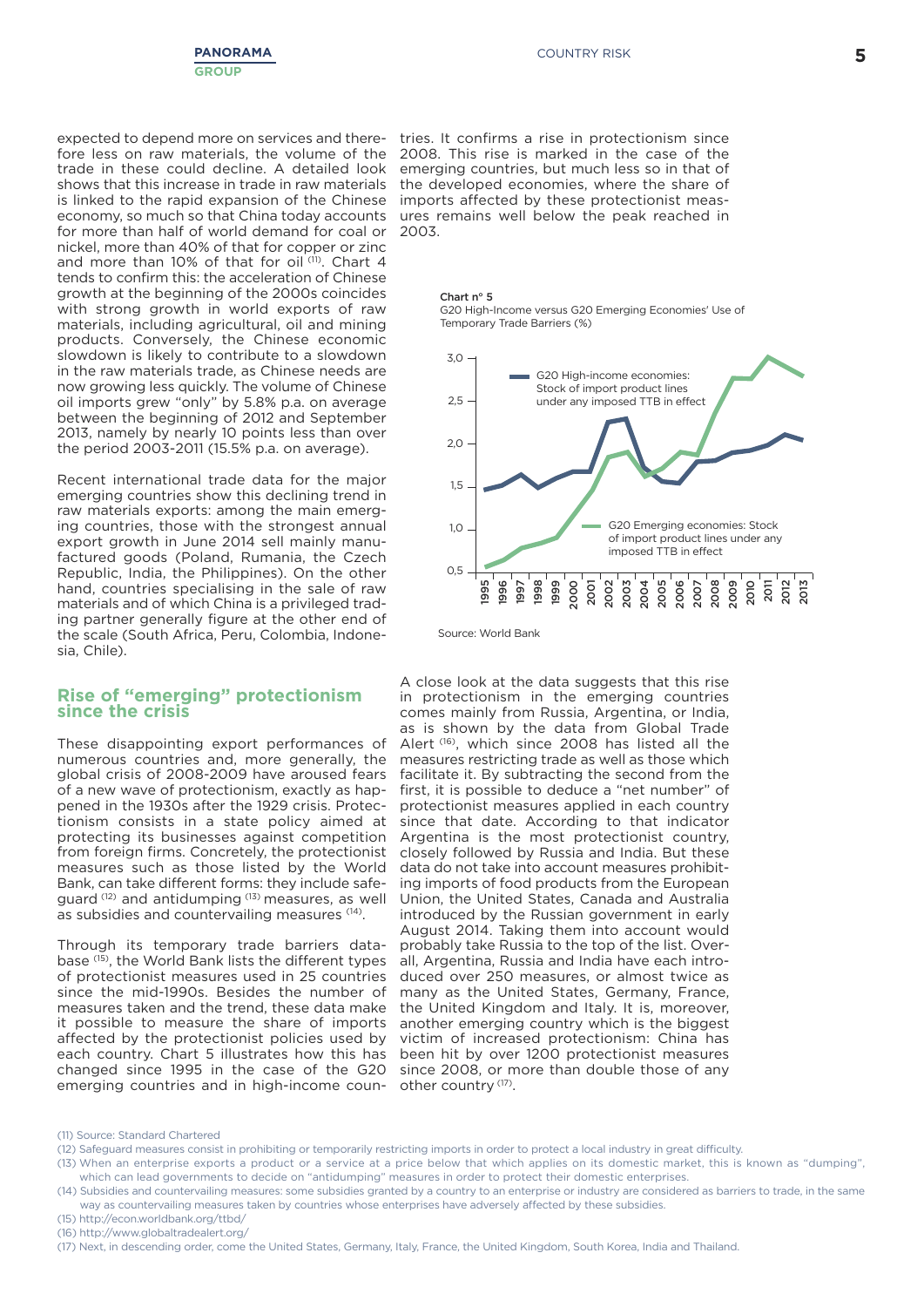The causes of this protectionism are known: it is about a country maintaining jobs in the shortterm by protecting a sector of the economy weakened by the slowdown in global demand and/or a deterioration in its competitiveness. This is, for example, true of many emerging countries, which have suffered a shock to growth linked to the 2008-2009 crisis and sharp fluctuations in their currencies. The recent rise in protectionism in several emerging countries is also

#### **Chart n° 6**

Net number of protectionist measures between November 2008 and July 2014



Source: GTA

explained by their new growth strategies, which consist in favouring the expansion of sectors of activity geared to domestic demand. With this in mind, the protectionist measures are aimed at protecting these developing sectors. Finally, certain countries further restrict exports of their raw materials or agricultural products in order to contain prices on the local market and thus stimulate household consumption. This also makes it possible to reduce the production costs of local businesses lacking outlets because of the crisis.

But after this rise in protectionism in the emerging countries between 2008 and 2011, chart 5 page 5 also highlights the point that rather than continue to rise protectionism declined in 2013, both in the advanced economies and in the emerging ones. This change in trend, if confirmed, shows that the recent rise is to a large extent a temporary phenomenon linked to the crisis, as happened after the bursting of the Internet bubble in 2001. It is, therefore, more of a temporary and cyclical phenomenon than a structural barrier.

And finally, the important role of internationalisation in the productive processes during the last twenty years makes a lasting rise in protectionism even more difficult: to the extent that local enterprises are increasingly dependent on intermediate products imported from abroad for processing, any measure aimed at restricting these imports penalises these local producers. In this context, a country's authorities are less inclined to apply permanent protectionist measures.

#### **2 GLOBAL VALUE CHAINS: TRADE'S NEW BACKBONE**

Globalisation has in effect transformed the way in which goods and services are produced and sold. The first wave, after the industrial revolution, enabled world trade to be structured according to the comparative advantages of each country: each country produces the goods for which it is the most competitive. Production was, therefore, geographically separated from consumption. Thus for the last twenty years or

**« Globalisation has in effect transformed the way in which goods and services are produced and sold »** so, a second process of separation, very different from the first, has operated. According to Richard Baldwin (18) there is less and less fragmentation across countries and industries and more and more vertical fragmentation within the production lines of the same product. So the various stages of a product's life cycle, from its conception to end- use (R&D, design, fabrication, marketing, and distribution, after sales service…) are implemented by different companies and, potentially in different countries. They are called "value chains" to the extent that or at each stage when a certain amount of value is added.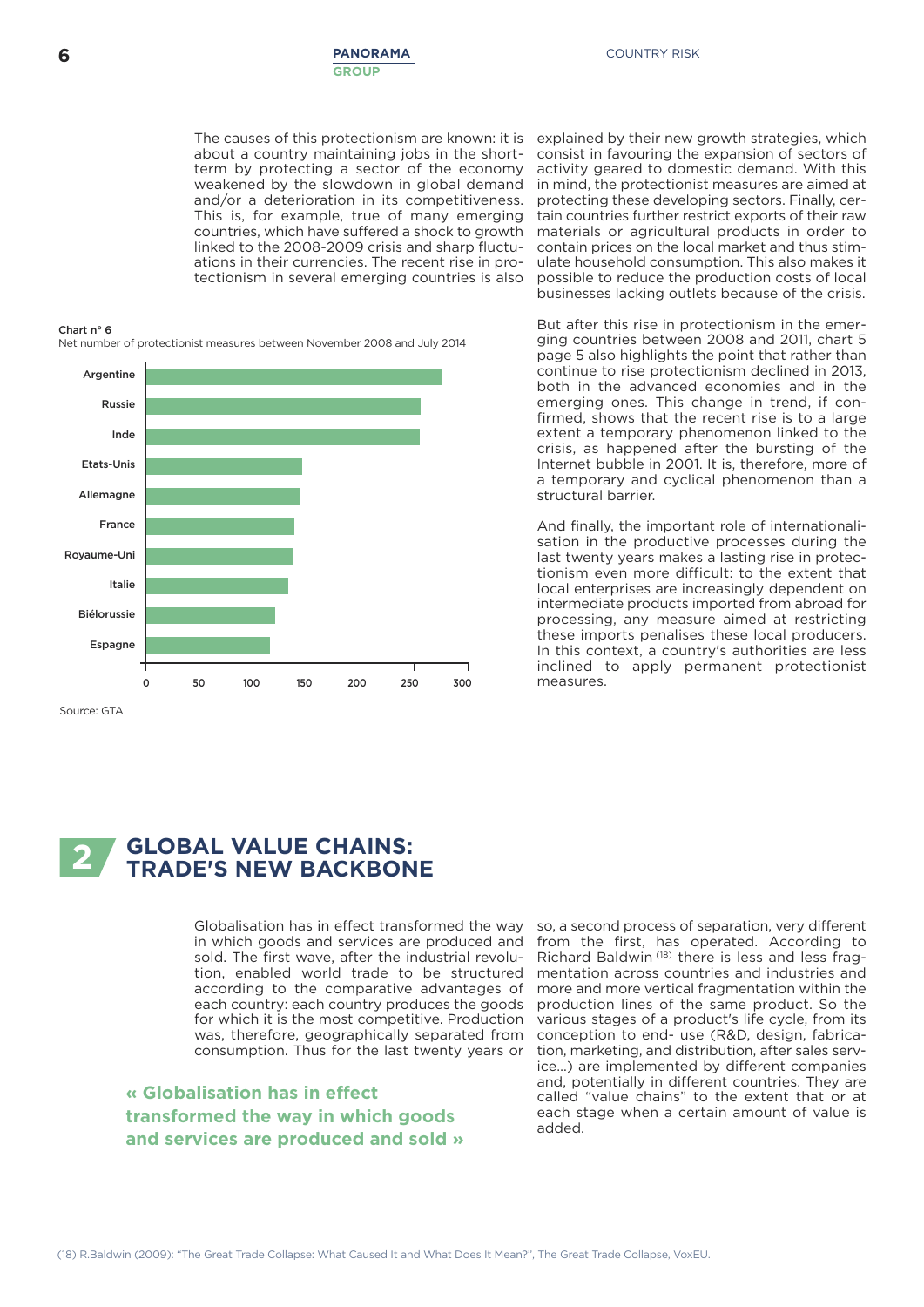#### **Value chains: A dominant role in trade fluctuations**

This division of tasks is increasingly taking place on a global scale, especially thanks to the rapid progress of information and communication technology and also to the fall in trade and transport costs. These advances have led to a far-reaching change in companies' optimisation strategies (subcontracting this task, relocating another). Hence the rise of such global value chains (GVCs) played a dominant role in the strong growth of trade before the crisis. Intermediate goods (goods imported, transformed and re-exported), which are at the core of the value chains, have in effect been the main driver of this growth *(chart 7)*, accordingly representing 66% of world imports in 2012.





#### **Text box 1**

### **A NECESSARY SHAKE-UP OF FORMER MEASURES OF INTERNATIONAL TRADE**

Once this image of a world where trade in intermediate goods predominates is integrated, a problem rapidly appears concerning accounting systems. The same product will cross borders several times through the various stages of its production chain and will thus be accounted for multiple times. Traditional (gross) export data will therefore register not only the product's final value but also that of all the preceding stages. It is consequently necessary to separate the domestic value added from the foreign value added in order to have a more accurate image of what a country actually exports. Numerous

international organisations (the OECD in the lead) have tackled the task of measuring exports in terms of value added by tracing the value previously produced abroad and imported.

For countries that export raw materials, the situation does not change fundamentally since the value comes directly from the material produced (Chile, Russia, Norway). For the United States or Japan, the size of their economy enables them to have a large part of the value chain on their own territory. For a certain number of countries, on the other hand, (Malaysia, Ireland, and Thailand) the situation changes significantly. A substantial part of the value of their exports is deducted because it has been imported from abroad *(chart 8)*.



Source: OECD Tiva Database 2009

Exports of value added *vs.* gross exports (% of GDP)

**Chart n° 8**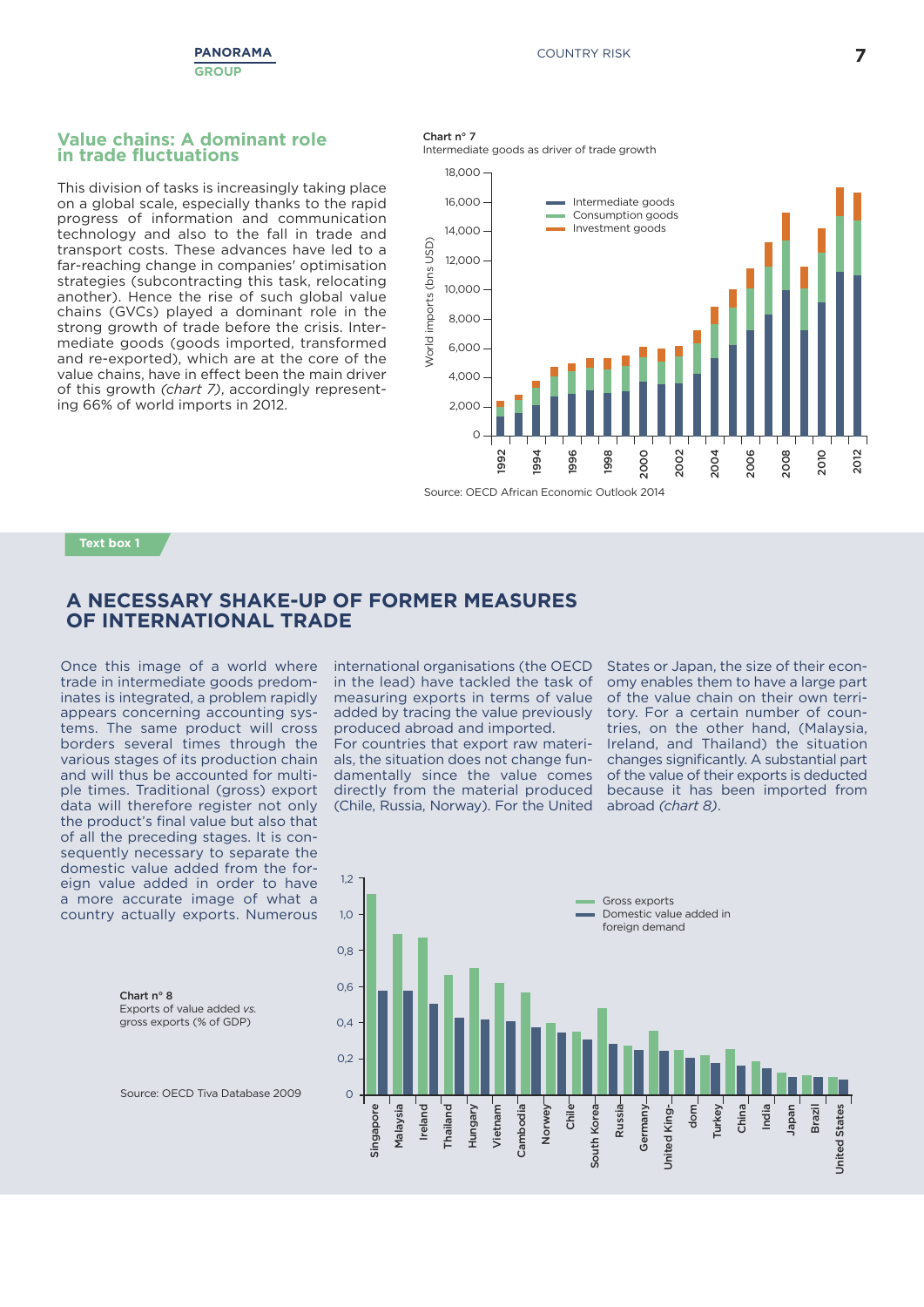But conversely, such internationalisation of these production processes and the resultant greater interdependence between countries (i.e. the different links in the chain) are accelerating the transmission of shocks. The example of the 2008 crisis is a good example: trade collapsed more than 5 times as fast as GDP. During the crises of 1991 and 2001, trade also fell on average 5 times faster than GDP according to Caroline Freund (19). But it was trade in intermediate goods that suffered most in 2009, pointing to the role of the GVCs in spreading the crisis to international trade. World exports of intermediate goods thus fell by 25% in 2009 (against "only" -21% for consumer goods and equipment) as shown by the example of China (chart 9): the scale of the fall in exports of intermediate goods was much bigger than that of





**Chart n° 10**

3,0 2,5  $20$ 1,5  $1<sub>0</sub>$ 0,5  $\Omega$ **TOTAL Textiles, leather and footwear Machinery and equipment n.e.c Electricical and optical equipment Transport equipment ■** <sup>1995</sup> **■** <sup>2000</sup> **■** <sup>2005</sup> **■** <sup>2008</sup> **■** <sup>2009</sup>

Length of the value chain (number of production stages)

Source: OECD TiVA Database

other types of export. An analysis of the dynamics of exports by sector of activity confirms this too: it is the automotives industry, highly integrated in GVCs, which was most affected, with world exports in this sector falling by 37% in 2009.

Recent academic research puts forward several possible explanations for this particularly strong reaction of the GVCs to the crisis. The composition effect<sup>(20)</sup> is one of them: world trade is composed both of trade in complex goods (more integrated into the GVCs) and of simple goods (such as food products). Complex goods are often durable goods, the purchase of which can be postponed (cars, televisions…). In times of crisis it is the consumption of these kinds of goods that is the first to be postponed.

The question of inventories (or "bullwhip effect")<sup>(21)</sup> is also important: the term "bullwhip effect" comes from a study by Proctor & Gamble on the value chain of its Pampers nappies. The study noticed that orders passed by wholesalers to its factories varied much more than the orders passed by retailers to the wholesalers, although household consumption of nappies remained stable. The bullwhip effect thus refers to magnified fluctuations in demand according to how far the consumer is along the value chain. This magnified effect can be attributed to the management of inventories but also to the asymmetries of information along the value chain (different demand forecasts), to receiving delays or again bulk purchasing to reduce costs. More concretely, during the 2008-2009 crisis, consumers first reduced consumption. Retailers' orders with wholesalers then fell more than the initial fall in demand because retailers first liquidated their stock before re-ordering from the wholesalers. The wholesalers thus cut back further on their orders relative to the negative shock registered by the final demand. Thus the further you are from the consumer, the greater the shock.

#### **Value chains still have bright future**

Despite the role played by GVCs in spreading the recent world crisis, they seem on the whole to have been pretty resistant. Although the fall in exports of intermediate goods was more marked, their recovery in 2010 and 2011 was also symmetrically more marked *(see chart 9 in the case of China)*. Chart 10 illustrates this resilience: the number of production stages necessary to the production of goods did not fall (except in the automotives sector) in 2009 relative to 2008, despite the crisis. So, if the value chains had "disintegrated" with the crisis this number would be distinctly reduced.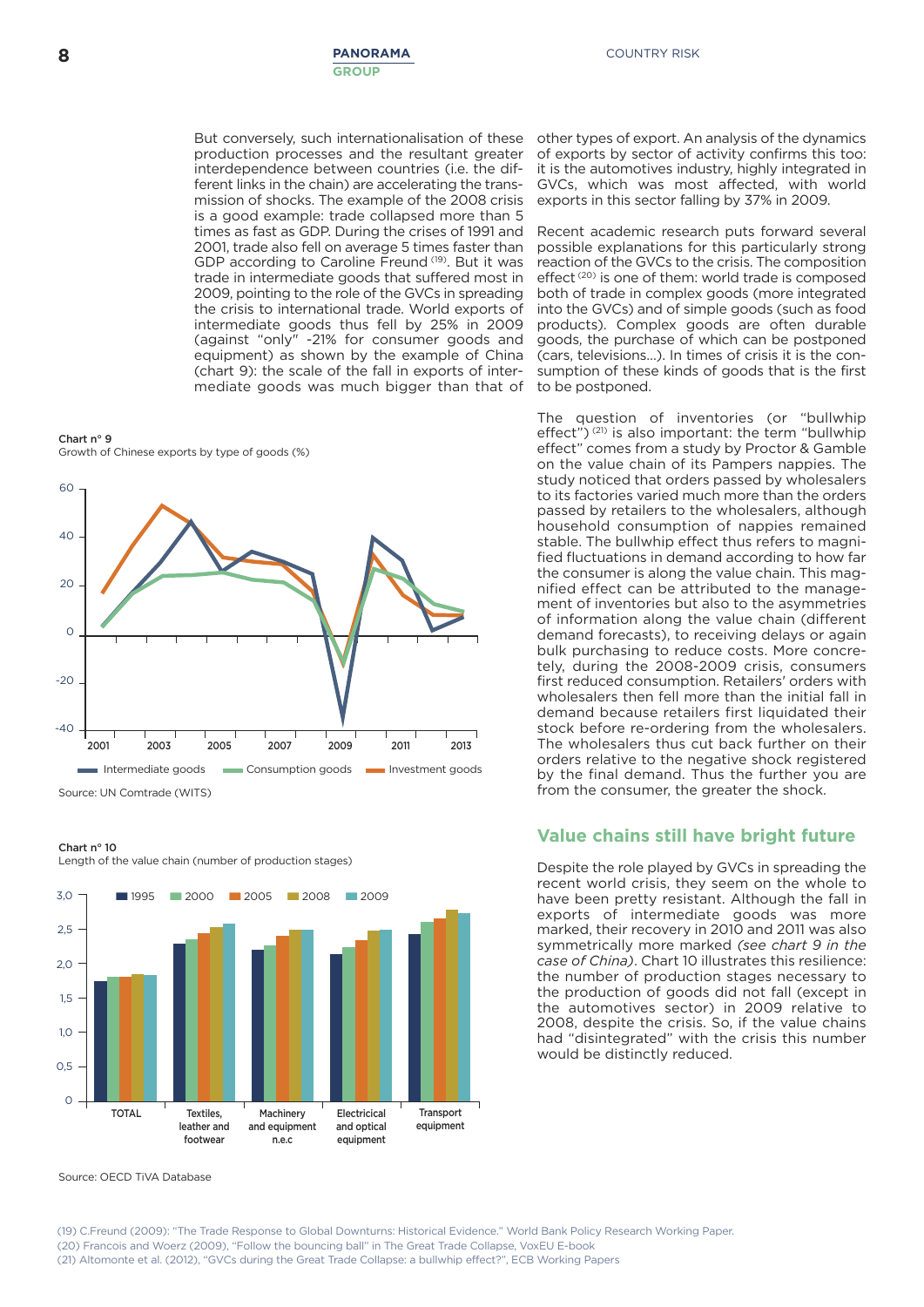

Apart from this apparent resilience of GVCs in the face of the crisis, several structural trends suggest that their growth prospects are favourable in the medium term. First of all, the share of these production stages performed internationally remains relatively small, despite the rise in value chains in the past decade: today only 12% of the production stages are carried out internationally. Even for the sectors closely integrated into the GVCs such as textile, clothing and automotives, this share amounts respectively only to 18 and 23%. There is, therefore, significant scope for improvement.

International trade should subsequently benefit from the growing integration of the emerging and developing countries in these global value chains. These countries imported 37% of world intermediate goods in 2013, whereas they imported only 24% in 2000. And the share of the trade between emerging and developing countries in world trade in intermediate goods rose from 6% in 2000 to 14% in 2013. This trend is expected to continue, in line with the growth of these markets. This is especially the case for Africa, whose share in GVCs is still very slight and which therefore has considerable opportunities for integration. Sustained salary growth in Asia (see part 3) is likely to favour the establishment on the African continent of companies whose production costs are highly dependent on the cost of labour (clothing and textiles for example). Moreover, the middle class in the emerging countries has also grown considerably and is continuing to expand. As these domestic markets grow, demand for the goods characteristic of the GVCs (cars, telephones…) will grow.

The services sectors also provide an example of these favourable prospects in respect of global value chains The services industry represents both a completely separate sector and also a stage in any value chain. Advances in information and communication technology have enabled services to become increasingly marketable. Thus with the new value added accounting *(see text box 1)*, it would appear that the share of services in exports came to 43% in 2009 against only 20% with traditional accounting. But though this ratio amounts to 54% for the European Union, it is only 29 and 37% respectively for China and Brazil. This gap is evidence of considerable potential in respect of exports of services, especially for emerging countries. India is a precursor and an example of this: services already account for 52% of its exports. This figure shows the key role played by exports of IT services, as well as business process and knowledge process outsourcing (BPO & KPO) in the Indian economy. This trade, moreover, proved resilient during the 2008-2009 crisis, thanks to the increased desire of the multinationals in diverse

### **« International trade should subsequently benefit from the growing integration of the emerging and developing countries in these global value chains »**

#### **Chart n° 11** Emerging and developing countries imports (bns USD)



Source: UN Comtrade (WITS) Coface calculations using the BEC classification

and varied sectors of activity to cut their production costs<sup>(22)</sup>. In this context, other countries such as the Philippines have followed India's lead in this area. Some countries in Central and Eastern Europe and Latin America are expected to follow.

But this trend towards participating in value chains essentially takes place directly at the global level, even though its regional dimension remains weak, except in Asia.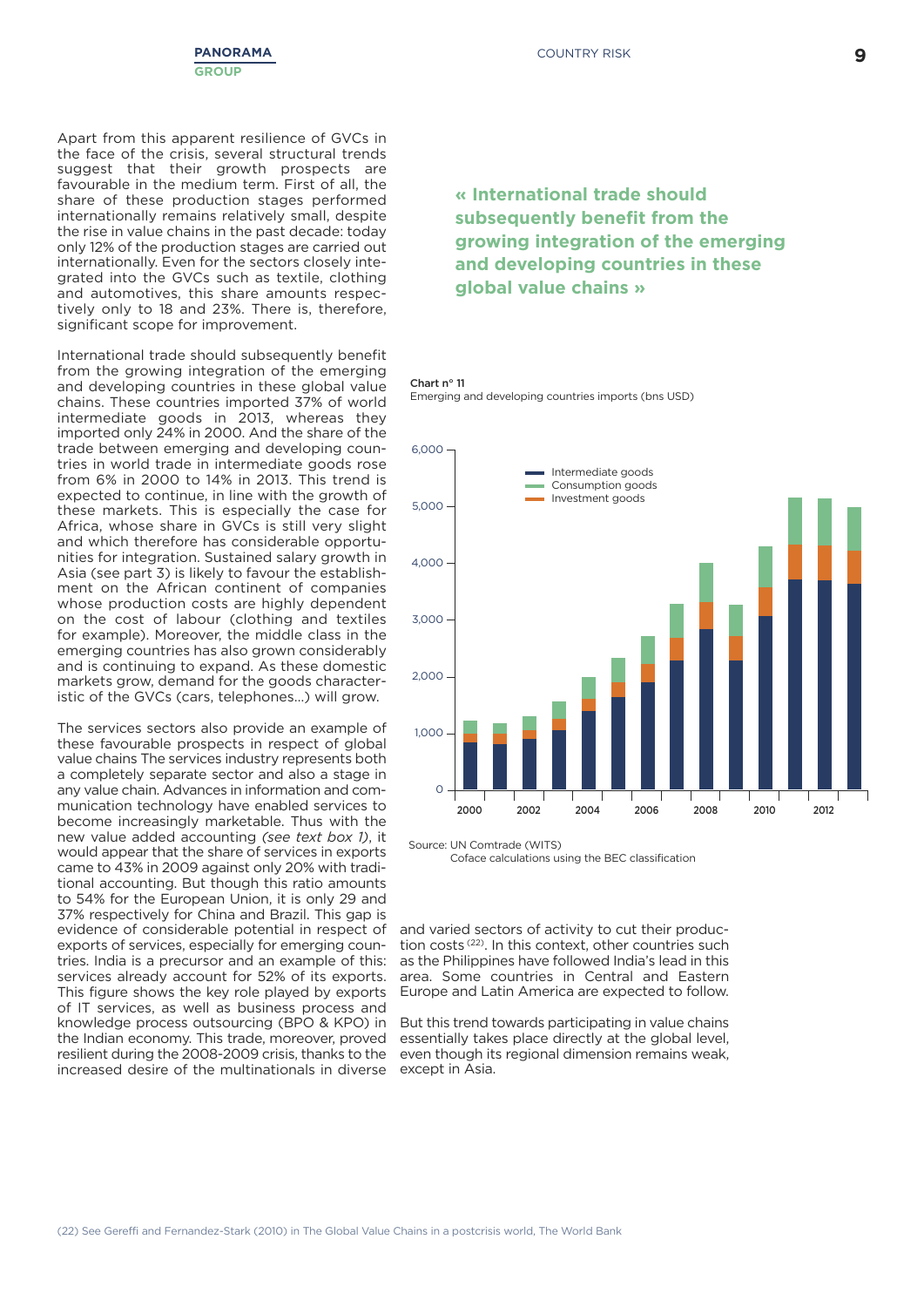# **REGIONAL TRADE: <sup>A</sup> MISSING LINK, 3 EXCEPT IN ASIA**

## **Intra-regional trade is not growing despite the multiplication of regional agreements**

The share of intraregional trade has grown little in recent years. According to the data in the 2013 UNCTAD report on trade in goods, intra-regional trade grew less quickly overall than extraregional trade over the last 5 years. Accordingly, intra-European trade (including intra-EU trade) still accounts for about 65% of the euro zone's exports, whereas it represented over 70% of the total in the mid-1990s. In most of the emerging regions (South America, Africa, Middle East, CIS), the proportion of intra-regional trade is no longer as significant and remains weak: of the order of 11% for Africa, 20% for Latin America and 15% for the CIS. Asia is an exception in this respect: the share of intra-regional trade in exports from this region rose from 42% in 1990 to nearly 54% in 2012 *(See chart 12)*.

Many countries have, however, sought to favour regional trade for the last twenty years, especially through regional agreements aimed at liberalising or facilitating trade on a regional scale (in the form of free trade areas or customs unions, for example). Their number has actually multiplied since the mid-1990s in response to economic and political concerns. The primary incentive for signing a regional agreement is the liberalisation of trade by abolishing at least lowering trade barriers (tariff and non-tariff barriers). Moreover, disappointment with the slowness of negotiations and of progress on liberalising multilateral trade (in the framework of the GATT and the WTO) has also encouraged certain countries to favour closer ties with some countries in their continent. More political motives can also be advanced, especially for developing countries wanting to join together so as to increase their international clout. Finally, tighter economic and trade links may be considered by certain governments as a means of favouring closer political and diplomatic relations with neighbouring countries.

**Chart n° 12** Share of intra-regional exports in total exports (%)



Source: CNUCED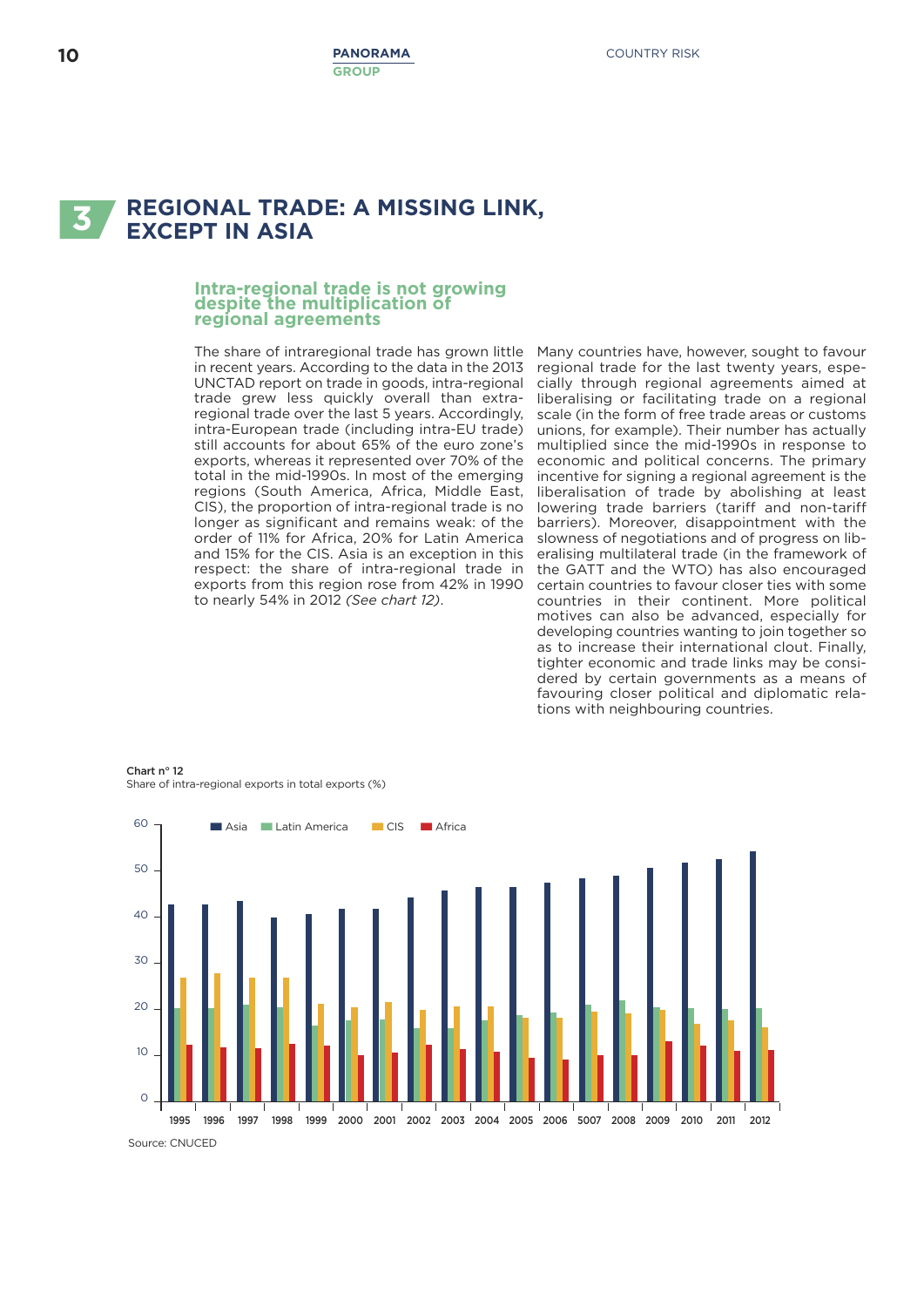### **INTRA-AFRICAN TRADE HAMPERED BY STRUCTURAL OBSTACLES**

Intra-African trade remains weak, barely exceeding 10% of the region's total trade, which is the lowest level among the main emerging regions *(see chart 12 page 10)*. The official level of trade between the continent's countries is admittedly underestimated because of the failure to record informal trade between neighbouring countries, which escapes customs registration. But, apart from this accounting problem, there are real obstacles to the growth of intra-regional trade in Africa. The lack of complementarity between the countries' export and import profiles is one of the main impediments to this trade. African

exports remain concentrated on a few. tries is more than twice as high that of chiefly primary, commodity products, with oil representing nearly a third of the value of such trade in 2012, compared with 25% in 2010. Conversely, African countries have to obtain processed products from outside the continent and are therefore less integrated into value chains than the countries in other regions. Intra-regional trade in Africa also suffers from the imposed on trade relations outside inadequacy of the infrastructures. The these trading blocks. costs of transport between African countries (by road or air) are therefore higher than in other regions and rail links are few. So the average export cost (24) for sub-Saharan African coun-

the OECD, of East Asian countries and of those of the Middle East and North Africa. It is 60% higher than that of Latin America. Finally the multipli-cation of regional trade agreements between African countries (14 in number) is more of a brake on the development of trade on the continent, because of the barriers (tariff and non-tariff barriers)

But the real impact of these intra-regional trade **Asia is an exception** agreements has proved disappointing, as shown by the example of Africa *(see text box 2)*.

In this context the WTO <sup>(23)</sup> predicts that the longterm trend (up to 2035) could be downward for the share of trade carried out in the framework of the major regional trade agreements. In the different scenarios envisaged, intra-regional trade would at best remain stable. In a less optimistic scenario, it could decline in favour of trading relations between regional areas (in the framework of "mega-regional" agreements). Intra-European trade would be particularly affected: its share in world trade, which could plummet from 22% to 9%, even if it continued to increase in value. According to these projections, only intra-regional trade in Asia would retain important growth potential.

Since the beginning of the millennium, export activities from around the world have grown rapidly, recording an 8.6% annualized growth rate during the period. Although this figure is already impressive on its own, growth rates of trade related to Asia all surpass this level. Total merchandise exports from Asia to the world exploded, from US\$1.7 trillion in 2000 to US\$5.8 trillion in 2013, recording 10.1% annualised growth rate *(see table 1)*.

> **Table n° 1** Export growth 2000-2013

|                            |       | <b>Exporting region</b> |        |  |  |
|----------------------------|-------|-------------------------|--------|--|--|
| <b>Importing</b><br>region |       | World                   | Asia   |  |  |
|                            | World | 8.58%                   | 10.08% |  |  |
|                            | Asia  | 10.79%                  | 10.77% |  |  |

Source: WTO database 2013, Coface

During the period, fuels and mining products saw the fastest pickup (14.4% annualized growth), in line with global trends *(see part 1 page 3)*.

#### (23) Lionel Fontagné, Jean Fouré and Alexander Keck (April 2014): "Simulating world trade in the decades ahead: driving forces and policy implications", WTO working paper.

(24) The cost associated with all the procedures necessary for the export of goods. It includes the charges relating to documentation, administrative costs of customs clearance and technical checks, customs brokerage, handling fees at terminals and land transport. Source: Doing Business 2014.

### **« Intra-regional trade grew less quickly overall than extra-regional trade over the last 5 years »**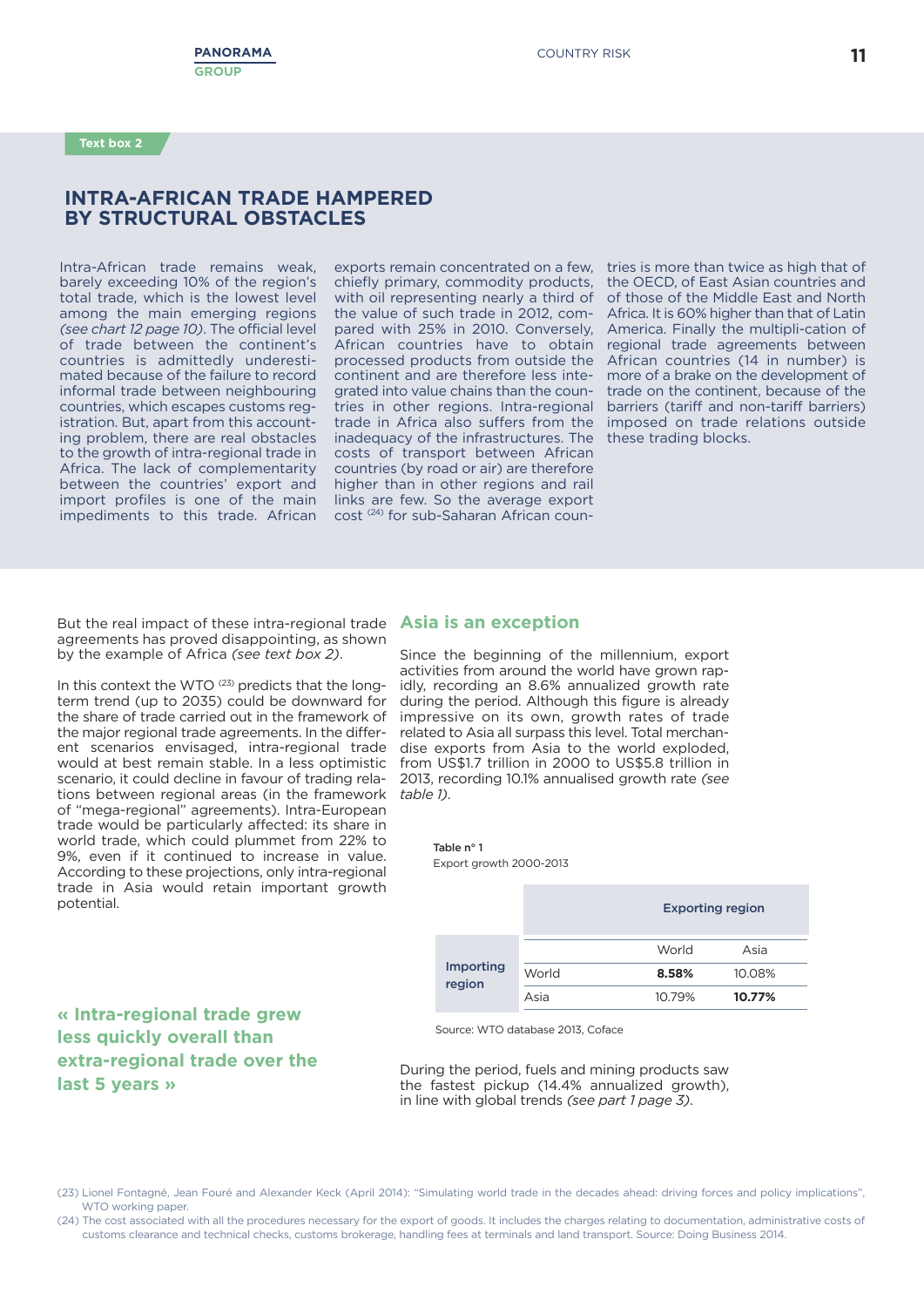China has been an active participant during the period. Since 1978, when China began to reengage with the global economy, it has emerged as a key participant in the international and global supply chain. Indeed, as reflected in chart 14, compared to the situation in 1978 when China's exports and imports both represented 0.8% of the world's total, China's exports and imports now represent more than 11.7% and 10.3% respectively of the world's trading activities. As of the end of 2013, Chinese exports have multiplied by 226 since 1978, with a 16.8% annualized growth rate during the period.





Source: CEIC, Coface

The rapid development of China's role in international trade can be attributed to its low non-tradable cost, most notably the cost of land and labour. Leveraging the advantage of low-cost resources available in the country, China developed its

#### **Chart n° 14**

Breakdown of China's exports by product

manufacturing sectors rapidly and has earned the reputation as "the factory of the world" (25) . Unsurprisingly, manufacturing products have become the country's main export items and represented some 95% of total exports in 2013, compared to 50% in 1980 *(see Chart 14)*.

However, following a decade of rapid economic expansion during which businesses enjoyed a low-cost labour force, labour costs have risen quite significantly in China. Amongst various other factors, this is a result of the Foxconn Effect<sup>(26)</sup>. Labour costs has risen by 59.6%, from RMB32,244/year in 2009 to RMB51,474/year in 2013. The double-digit wage hike has driven businesses away from China to neighbouring ASEAN economies, where wages remain low compared to those of developed countries - or even those of China. Yet, businesses in some of these ASEAN countries are also facing pressure from higher labour costs<sup>(27</sup> as a result of social demand and inflation. As an example, the average monthly nominal wage for manufacturing workers in Indonesia increased to IND1,913,200 per month in 2014, compared to IND333,000 at the beginning of 2000).

#### **Table n° 2**

Minimum wage levels in selected Asian countries

| Country     | Minimum<br>monthly wage<br>in US\$<br>(2005) | Minimum<br>monthly wage<br>in US\$<br>(2011) |
|-------------|----------------------------------------------|----------------------------------------------|
| China       | 71.9                                         | 184.3                                        |
| Indonesia   | 47.8                                         | 98.3                                         |
| India       | 38.2                                         | 56.4                                         |
| Philippines | 159.7                                        | 253.5                                        |
| Thailand    | 112.9                                        | 177.4                                        |
| Vietnam     | 22.0                                         | 38.6*                                        |
| $*2010$     | Source: International Labour Organization    |                                              |

Source: International Labour Organization



(25) Chen., X (2007) "Is China the Factory of the World?", Ritsumeikan Asia Pacific University, RCAPS Occasional Paper N°.07-4 (26) A series of suicides by Foxconn employees in 2010 led to widespread pay rise in manufacturing industry (27) ASEAN Briefing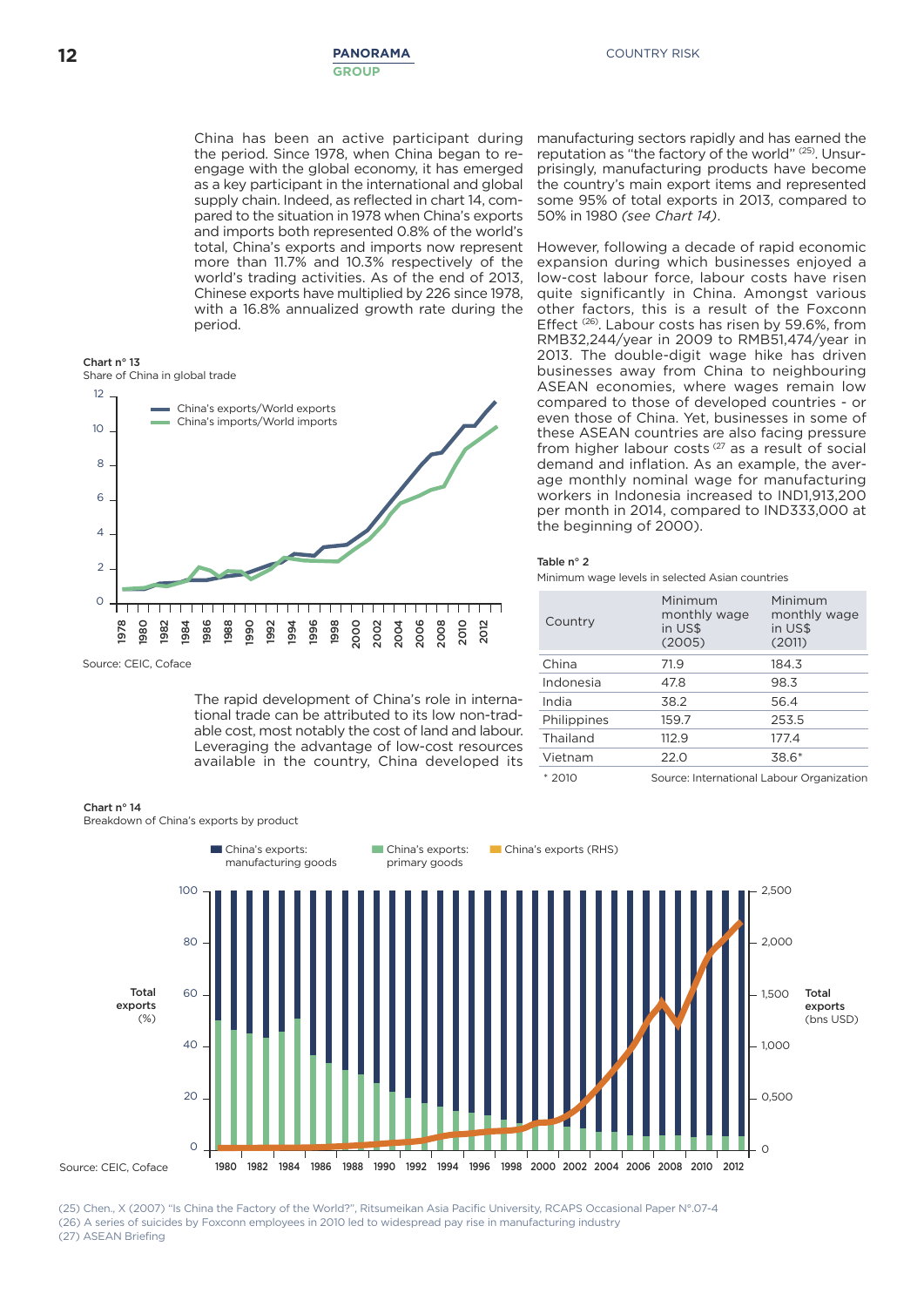

Although rising wages may have a drag effect on the export advantage of these countries, on the other hand they should boost local demand. According to Coface, with the rise of the middleclass in Asia, it is expected that the region will become a more affluent consumer over time (28). This will also have a significant impact on the pattern of trade globally. With the rising consumer power of Asian economies, it is worthy of note that finished goods exported to Asia as a percentage of total exports in the world, have climbed steadily over the period. For example, according to Helble and Ngiang, East Asia's exports of consumer goods to the East Asia region have increased from 23.8% of the region's exports of these items in 1999/2000, to 27.2% in 2011/2012 (29. During the same period, the region's export share to its traditional consumers of the EU and the United States has decreased from 58% to 42%. These trends indicate that end demand for the regions' production is shifting towards regional partners and becoming less dependent on the US and European countries.

In the wake of their rising economic importance, Asian countries appear to be trading more frequently with each other too. Total intra-Asia exports grew 10.8% per annum between 2000 and 2013 *(see table 1 page 11)*, reaching US\$3.1 trillion in 2013. At the same time, intra-Asian exports, including those from Japan, have also increased as a percentage of total Asian exports - from 49.1% in 2000 to 53.4% in 2013. Even though the US and countries in the Eurozone will remain key consumers of finished goods produced in Asia, going forward intra-Asian trade will continue to represent a high level of trade activities in the region - and there will be room to grow from the existing level of. 53.4% in 2013 (*see Chart 15*). With higher growth of economic activities in the region compared to the rest of the world, Asia should become a bigger consumer of its final products, while intra-regional trade of intermediate goods will also grow.

At the same time, while China should remain a key exporter in international trade, headwinds exist for the country which may challenge its traditionally strong export industries. Firstly, while average wage growth slowed to the lowest level in at least 12 years in 2013 (i.e. 10.1% YoY), the wage pressure will continue to weigh on businesses as margins remain thin. In addition, despite the slight depreciation against the USD this year, renminbi has appreciated more than 25% against the greenback since June 2005. Moreover, according to Coface, it is the government's intention to adjust its economic model and focus more on high-value added activities (30) . Such developments would reduce the comparative advantage of Chinese exporters.

With these developments, countries with low wage structures (such as Indonesia and Vietnam, *see table 2 page 12*) are likely to benefit from offshoring from China. In addition, countries that have invested in infrastructure projects could become beneficiaries, by taking over some manufacturing orders. Countries such as Thailand, which have relatively higher scores in the Logistic Performance Index<sup>(31)</sup> (LPI) compared to their peers, are countries that are likely to benefit, as they have more efficient infrastructures for trade-related activities.

#### **Table n° 3**

Logistic Performance Index by country (LPI)

| Country   | LPI<br>(2004/2008) | LPI<br>(2009/2013) |
|-----------|--------------------|--------------------|
| China     | 3,49               | 3.52               |
| India     | 3,12               | 3,08               |
| Indonesia | 2.76               | 2.94               |
| Thailand  | 3.29               | 3.18               |
| Vietnam   | 2,96               | 3,00               |
|           |                    |                    |

Source: World Bank

On the other hand, traditional exporters of raw materials – including Australia, Malaysia and Indonesia – would be hurt by the lower Chinese demand of those materials. These countries had ridden on the bloom of commodity demand in the last decade, but will see rising uncertainty from the economic restructuring of the Chinese economy toward sustainable development.



Share of Asia in global trade (%)



Source: WTO database 2013, Coface

(28) Carre, Marcilly and Tung (2013) Should we stake everything on Asian consumers, Coface

(29) Helble and Ngiang (2014) From Global Factory to Global Mall: East Asia's Changing Trade Composition. ADBI Working Paper 496. Tokyo: Asian Development Bank Institute.

(30) Tung (2013) Targets by 2020, Coface

(31) Logistics Performance Index, The World Bank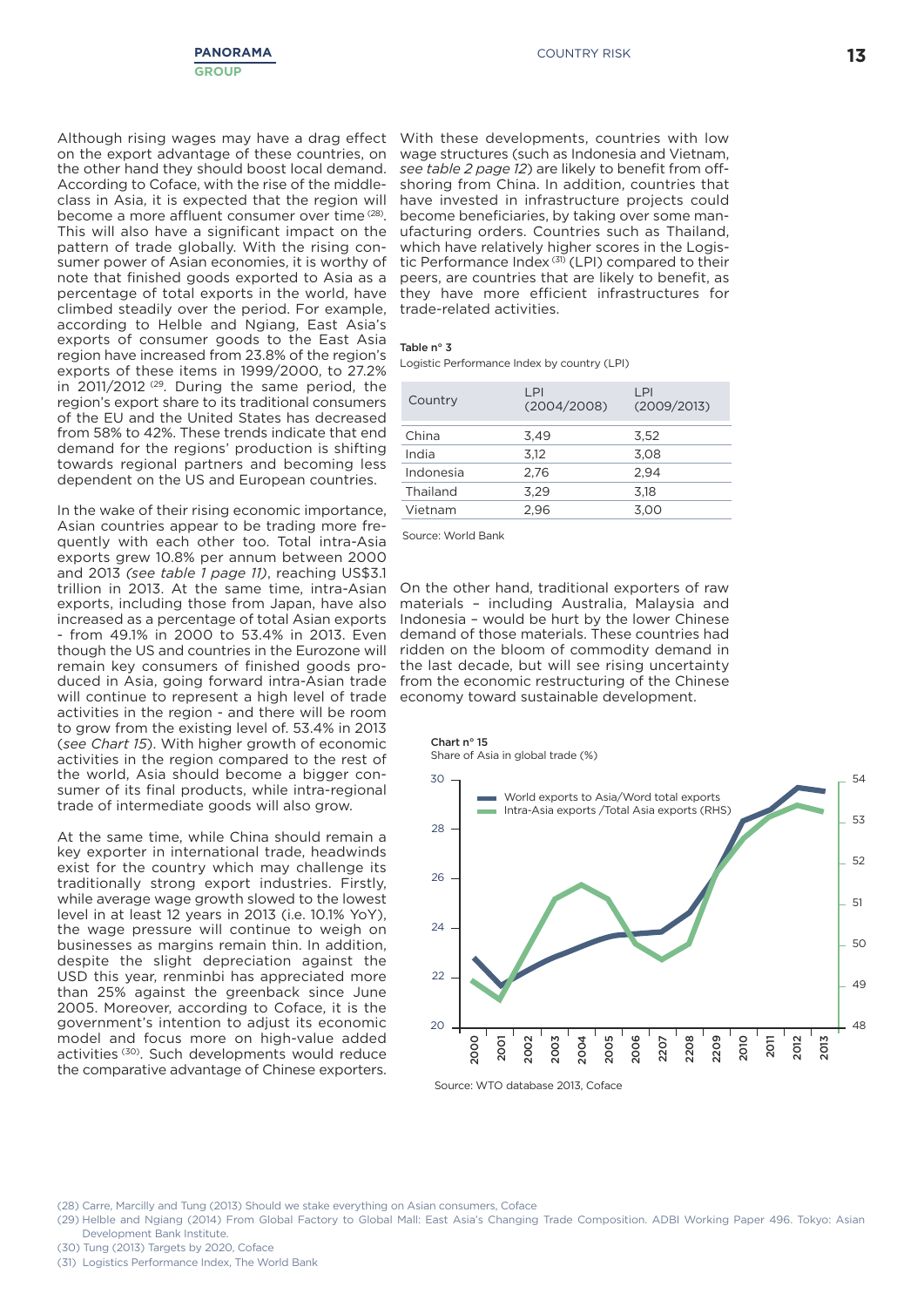# **4 CONCLUSION**

The 2008-2009 economic crisis had a number of negative effects on world trade. A direct effect first evident through lower GDP growth. And then indirect effects: The demand for and therefore the trade in raw materials were hit by the decline in activity. This was also the cause of the rise of protectionism, particularly in certain emerging countries, which hampers trade. The importance of the internationalisation of value chains in the course of the last two decades accelerated the spread of the crisis to trade. Finally, intra-regional trade has not compensated for these vulnerabilities. One might therefore have thought that emerging countries are benefitting from the recession in the advanced economies in order to trade more with the countries of their own region. But it turns out that intra-regional trade is growing little or not at all, Asia being the exception.

As the recent slowdown in world trade is in part linked to that of economic activity, the decline in the potential growth of the developed and emerging economies makes a return of the growth of international trade to its pre-crisis level (more than 8% p.a. on average between 2003 and 2008) unlikely. But the timid improvements in economic prospects nevertheless suggest a recovery in world trade in the next quarters. Coface expects world GDP growth to accelerate this year for the first time since 2010. This should also be the case next year, even if it does not reach its pre-crisis level. In addition to the increasing internationalisation of the value

chains, which will continue to sustain trade, these growth prospects lead Coface to postulate world trade growth of the order of 5% in 2015. This is admittedly below that of the pre-crisis years, but it is better than in the last two years.

Besides its pace of growth, the structure of trade will also be adversely affected. The tertiarisation of advanced and emerging economies is expected to result in the tertiarisation of trade. How fast this happens will depend particularly on the pace of technological progress. For example, innovations in communication and co-ordination, such as telepresence, are accelerating the internationalisation of value chains and trade in services, which currently represent only 20% of the total (14% in emerging countries). Conversely, rapid technological advances able to accelerate the process of automating repetitive and low-skill tasks will therefore eliminate these production stages in the industrial sector, thus reducing the trade in components.

This coming tertiarisation of international trade has a major advantage: it should render its fluctuations less marked - variations of activity in the services sectors being generally less marked than those in industry, as evidenced by the resilience of outsourcing activity in services during the 2008-2009 crisis. In the years to come, the growth of world trade will therefore be more moderate than in the 2000s, but also less volatile.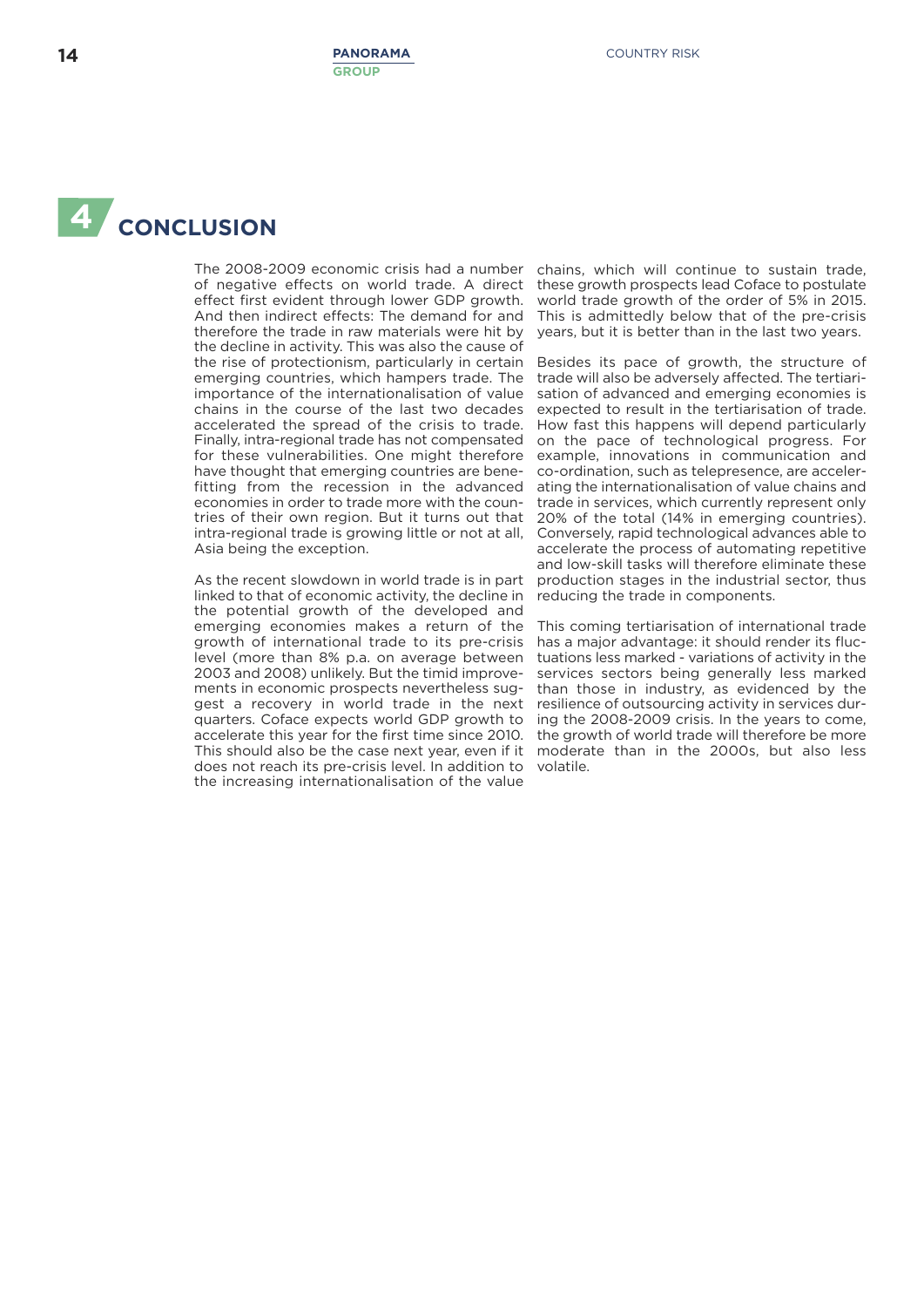# **COUNTRY RISK ASSESSMENTS CHANGES AND ARGUMENTS**

## **ASSESSMENT EITHER UPGRADED, REMOVED FROM THE NEGATIVE WATCH LIST, OR PLACED UNDER THE POSITIVE WATCH LIST**

| Country            | <b>Previous</b> | <b>New</b>     |
|--------------------|-----------------|----------------|
| <b>Belgium</b>     | A <sub>3</sub>  | A37            |
| <b>Netherlands</b> | A <sub>3</sub>  | <b>A37</b>     |
| Spain              | BЛ              | A <sub>4</sub> |
| Cambodia           | ח               | DZ.            |
|                    |                 |                |

**• Country risk assessment** assesses the average risk of payment defaults by companies in a given country. This evaluation combines economic and political prospects of the country, Coface payment experience and business climate assessment. This evaluation has 7 grades: A1, A2, A3, A4, B, C, D and can be watch listed (positive, ascending arrows in the table; negative descending arrows).

**• Business climate assessment** assesses overall business environment and more precisely whether corporate information is available and reliable and whether the legal system provides fair and efficient creditor protection.

### **Belgium : A3**Ï

- Return of growth (1% in 2014 and 1.5% in 2015)
- Capacity utilization back to historical average (close to 80%)
- Corporate and household investment back to positive territory
- Rising household consumption
- Good Coface payment experience
- Less insolvencies (-8,5% in the March-August period)
- Continued fiscal consolidation (2.5% public deficit in 2014)

#### **Netherlands : A3**Ï

- Economic growth resumed in Q2 2014 (+0.7%  $q/q$ ), after a temporary decline (climatic conditions), mainly driven by exports,
- Property prices have increased slightly since April 2014,
- Household debt levels are still high but payment defaults remain limited, in part due to large financial savings,
- Unemployment has been gradually decreasing (6.6% in August 2014),
- Bankruptcies started to fall in the 3rd quarter of 2013,
- Payment incidents recorded by Coface have decreased.

#### **Spain : A4**

- Economic growth has continued to strengthen in the second quarter of 2014 (+0.6% q/q); construction growth became moderately positive (+0.9% q/q); domestic demand gradually taking over from external demand,
- Advanced economic indicators (Markit PMI) remain among the highest in the euro zone,
- While still high, unemployment continues to decline (24.4% in August 2014),
- Corporations strongly increased their margins over the past six years (42.4% in Q1 2014),
- Bankruptcies decreased by 30% yearon-year in Q2 2014,
- Payment incidents recorded by Coface have significantly declined.

#### **Cambodia : D**Ï

- Economic activity has been strong, with GDP growth above 7% since 2011. The country is benefitting from robust garment exports, helped by preferential access to the European Union, the US and Canada.
- FDI continues to grow thanks to factories relocating from China and Vietnam and public-private partnerships for energy infrastructures.
- GDP growth is also supported by the tourism sector, with an increasing diversification in geographical origin of travellers.
- Investment in infrastructure projects and rapid credit growth help sustain the construction sector.
- The fiscal position has improved and public and external debts remain low.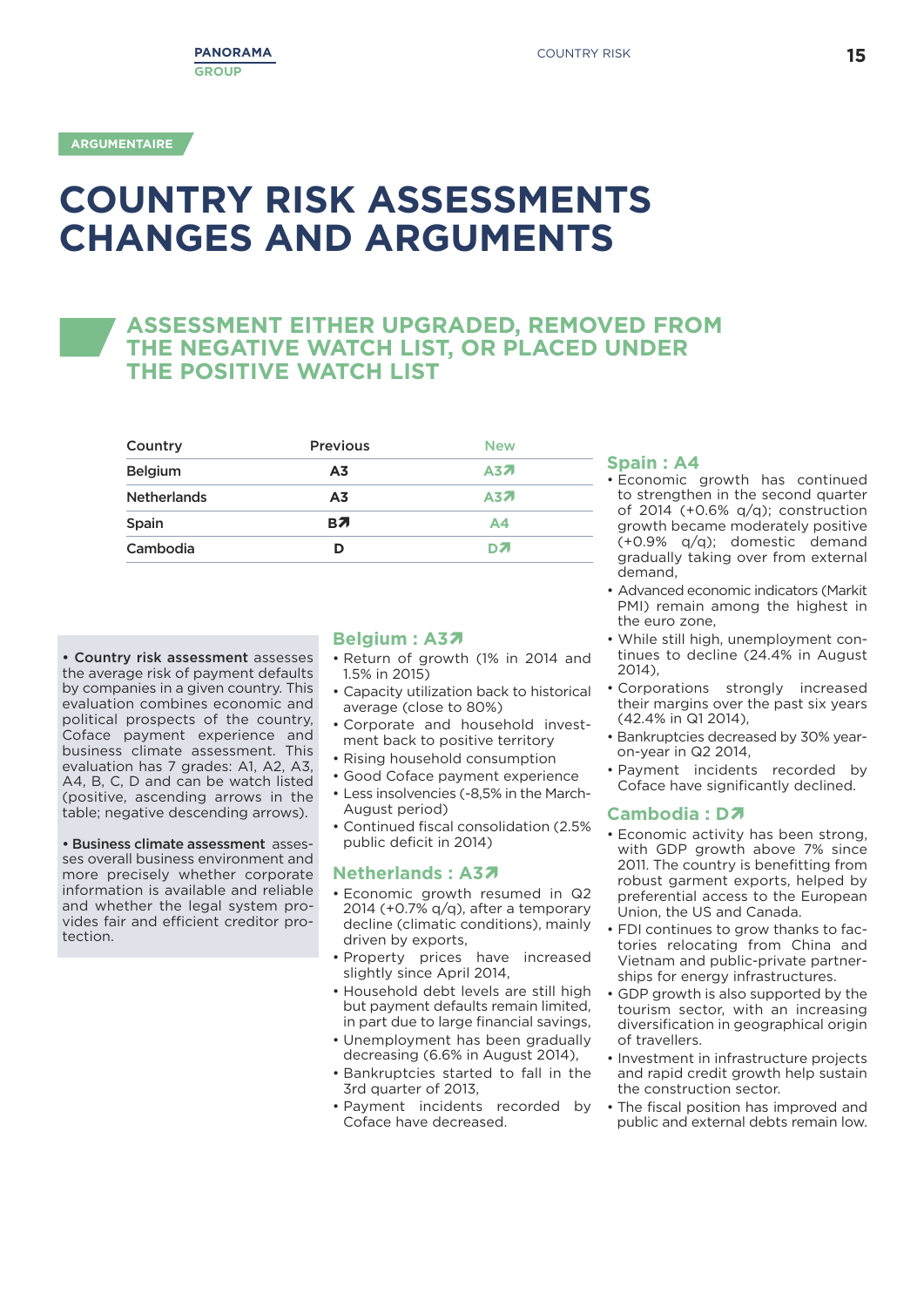## **ASSESSMENT EITHER DOWNGRADED, REMOVED FROM THE POSITIVE WATCH LIST OR PLACED UNDER THE NEGATIVE WATCH LIST**

| <b>Previous</b> | <b>New</b> |
|-----------------|------------|
| <b>A4Y</b>      | в          |
| <b>BY</b>       | C          |
| <b>BY</b>       | C          |
| C               | <b>CSI</b> |
| C               | <b>CSI</b> |
| <b>CN</b>       | D          |
|                 |            |

### **Turkey : B**

- Rising external corporate debt
- Numerous claims in various economic sectors
- Dependence on foreign capital
- Political and social tensions
- Kurd issue has become more acute with conflict in Syria and Irak.

### **Ghana : C**

- Ghana faces slowdown in economic growth and large domestic and external deficits.
- High inflation (15%) and high interest rates weigh on internal demand.
- Even though the government bond issue went well in September, the currency has experienced substantial depreciation (30% since January).
- Payment difficulties are noted for some companies.
- Ghanaian authorities have requested help from the IMF and a program of economic reforms is under discussion for fiscal consolidation. An agreement should be reached by early 2015, but the enforcement of any measures (cuts in subsidies for energy and slowdown of public wages will certainly be recommended) may be delayed by the risk of public discontent and the forthcoming election in 2016.
- However long-term economic prospects remain favourable (significant oil and gold reserves and a positive business environment).

#### **Russia : C**

- The Ukrainian crisis has had a negative impact on an already low growth level, due to a declining investment.
- High inflation (7,5%-8%), moderation in wage rises and growing household debt wouldare weighing on private consumption
- Ruble depreciation led the central bank to gradually hike its key rate (from 5,5% to 8% between March and July). This will weigh down further on growth, by constraining further credit and investment.
- Effects of the sanctions imposed by the US and EU (including restriction on access to financing in USD for targeted companies) and of the embargo on some products is likely to exacerbate the slowdown.
- Risk of higher capital outflows, which reached 77 Bns \$ in the first 9 months of 2014 (63 Bns \$ for the year 2013).

#### **Lebanon : C**

- The Lebanese economy has been suffering from economic stagnation since 2011 and remains far from the growth path observed during the period 2007-2010. GPD stood at 2.5 percent in 2012 and decelerated to 1.5 percent in 2013. There will be no recovery perceived in 2014 and GDP growth will stand at 1.7%. A slow improvement is expected in 2015 and 2016 but this will depend on the outcome of the political crisis.
- Political instability: the Lebanese political class has been divided into two opposing camps - the March 8th, a Hezbollah-led pro-Syria's group and the March 14th, a Western-leaning coalition. These two divergent factions are failing to agree on a new president and have postponed legislative elections. Lack of political decisions in Lebanon will delay the establishment of responsible economic and military measures to resolve the current crisis.
- Spillover from Syria's civil war affects investment and private consumption. Syrian and Iraqi refugee influx continues to hang over the

Lebanese domestic market. Moreover, border closing with Syria affects Lebanese foreign exchanges, especially when Syria remains Lebanon's largest trade partner.

- The Islamic State of Iraq and Syria is still a threat in the eastern region of Bekaa, aggravating the whole country's security situation
- Real estate-related activity, construction and tourism, the traditional growth drivers, have been affected by increasing uncertainty and worsening security. Consumer confidence could be hurt by this degraded environment, as in 2013 where the consumer sentiment index reached its record lowest level.
- The large decrease in demand is leading to a reduction of prices, increased competition and higher pressure on profit margins. These combined effects are weakening Lebanese companies.
- Lebanon's public debt continues to swell and may reach more than 150 % of GDP in 2015. This uncontained increase could jeopardize the banking sector which holds 52% of this debt. Without coercive measures, that are hard to conceive in the tangled political environment, public debt may rise as far as its historical level of 2000.

#### **Sierra Leone : C**

• Economy is strongly affected by the consequences of the Ebola virus on the activities of agriculture, mining and trade.

#### **Venezuela : D**

- Very difficult business environment
- Recession and hyperinflation: respectively -2% and 64% in 2014
- Payment delays
- Falling foreign currency reserves (less than on month of imports) • Political fragility
- Lower oil prices / Falling current account surplus: 2% in 2014 versus 7.7% in 2011
- Incapacity to raise oil production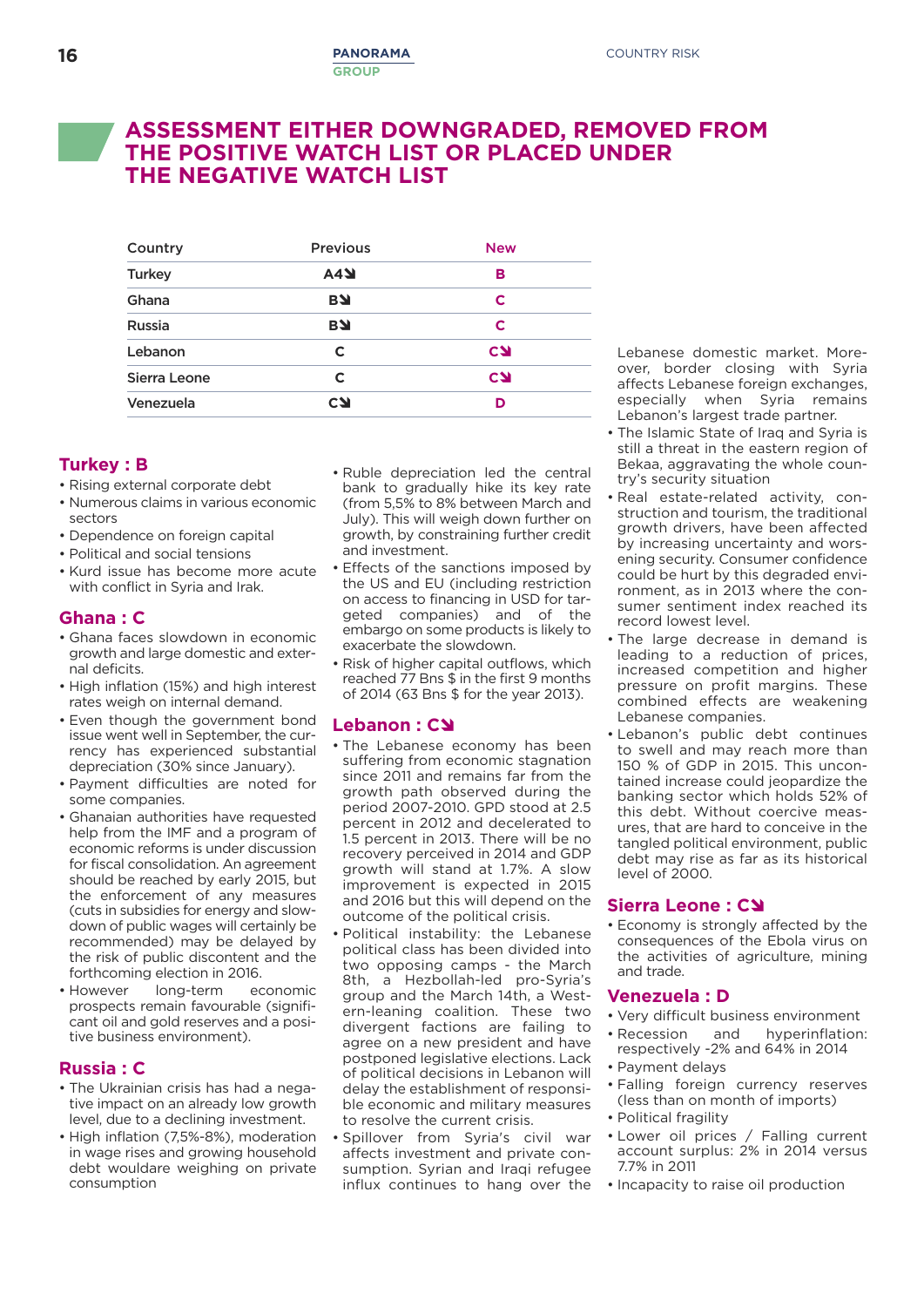#### **COFACE ASSESSMENTS**

|     | <b>Country risk</b>     |
|-----|-------------------------|
| A 1 | <b>Business climate</b> |

| <b>MAIN ECONOMIC INDICATORS</b> |        |        |        |         |  |
|---------------------------------|--------|--------|--------|---------|--|
|                                 | 2011   | 2012   | 2013   | 2014(f) |  |
| GDP growth (%)                  | 1.8    | $-0.1$ | 0.2    | 1.0     |  |
| Inflation (yearly average) (%)  | 3.4    | 2.6    | 1.2    | O.7     |  |
| Budget balance (% GDP)          | $-3.8$ | $-4.1$ | $-2.7$ | $-2.5$  |  |
| Current account balance (% GDP) | $-1.1$ | $-1.6$ | $-1.9$ | $-1.7$  |  |
| Public debt (% GDP)             | 98.0   | 99.7   | 101.5  | 102.0   |  |

### **RISK ASSESSMENT**

**3**

#### **Companies benefit as recovery gets going**

The moderate recovery that started in the second quarter of 2013 is continuing and should strengthen towards the end of the year and in 2015. While it was initially mainly reliant on exports, it is now largely being sustained by domestic demand. Households, increasingly confident, are reducing their savings rate and increasing their consumption. Caution is however still the order of the day given the slow growth in employment and real disposable income, despite the indexing of wages, pensions and social allowances on the price index (excluding alcohol, tobacco and fuels). Company investments in capital equipment don't decrease any longer and are growing. The production capacity utili-sation rate has returned to its historic average. Credit is inexpensive and profitability is rising. House building has picked up after a three-year decline. Public investment should in turn recover in 2015, but slowly, because the next municipal and provincial elections are still some way off, and the budget context is not promising. Exports, consisting to a large extent of intermediate products, machines and transport equipment, are taking advantage of the economic recovery in the United Kingdom and, to a lesser extent, in Germany, as well as the end of the recession in the Netherlands. Imports, driven by internal demand, are also rising but slightly less rapidly. As a result, the contribution of trade to growth remains mildly positive. In this more favourable environment, company failures declined by 8.6% in the period between March and August 2014, year-on-year. Companies are helped by the slow rise of their costs (raw materials, federal measures aimed at increasing competitiveness), whilst their levels of productivity should increase strongly with the growth in business activity.

#### **Measured path towards a balanced budget**

The path towards a balanced budget, as defined in the 2014-2017 stability plan, is intended to lead to a structural surplus of 0.75% of GDP in 2017, representing an improvement of 2.7% of GDP compared with 2013. The average annual effort required is predicted at the equivalent of 0.7% of GDP. Despite the increase in revenues linked with the recovery, the budget deficit will not decline by much in 2014 - 2015 and the public debt, equal to 100% of GDP, not at all. Despite the increase in revenues with the economic upturn, there will be only a very small reduction in the budget deficit in 2014 and public debt, at 100% of GDP, will scarcely move. Any improvements will become much more apparent as of 2015. The country has also had to pay a very high cost to rescue three of the country's leading banks. On top of this there is also the 43 billion euro guarantee supplied by the Belgian State as part of the orderly resolution of Dexia, whose role, so far, has been limited to holding the under-valued or non-liquid assets (loans to local government and sovereign bonds) until maturity. Any worsening in the economic climate in Europe could lead to this guarantee being called on. An aging population and the strain on the transport infrastructure will also require additional expenditure in the medium term.

#### **A small and shrinking current account deficit**

The trade in goods, which dropped into deficit with the crisis in 2008, will improve with the growth in exports. The rate of improvement will be gradual as the country has seen a more than decade long decline in its competitive-cost position and has lost market share in Europe, although there is now a surplus with the rest of the world which, currently, takes one-third of its exports. The trade in services will remain in surplus thanks to the revenues from goods transport and trade. Thanks to its location at the heart of Europe, with its ports acting as gateways to the markets, Belgium is a major player in the re-exporting of goods shipped to or from its neighbours. The country's balance of trade, currently recording a small deficit, could return to its surplus of the pre-crisis era.

#### **The Flemish Nationalist Party is the largest party but does not have a majority**

Federal and regional elections were held in May 2014. The Nieuw-Vlaamse Alliantie (N-VA), the Flemish nationalist alliance, conservative, became by far the largest party in Flanders, and was confirmed in its place as the largest at the federal level. The party's policy objectives include, in particular, the abolition of the Brussels-Capital Region and the marginalisation of the Federal government. A change, as radical as this, would seem unlikely given the reticence of the majority of the population, even in Flanders. The 6th state reform package nevertheless came into effect in July 2014. This sees the transfer to the Communities and the Regions of responsibility for family benefits, longterm health care, control of the labour market, hospital infrastructures, housing benefits, as well as the associated resources. In this context the Federal level retains, in addition to the Royal elements, the majority of social expenditure with pensions and sickness, or around half of all public expenditure. The precise allocation of the efforts in re-establishing budgetary health, however, remains vague.

In October 2014, a coalition of center-right, high Dutch dominant and composed of the N-VA, two other Dutch parties (liberal Open VLD and Christian Democrat CD & V) and Liberal Francophone Reform Movement agreed on a program aimed at fiscal consolidation and formed a new government. It will be led by the head of the reformist party Charles Michel. It is notable that the first francophone party, the Socialist Party of for-mer Prime Minister Elio di Rupo is left out.

#### **Strenghs**

- **●** Presence of European institutions, international organisations and world groups
- **●** The ports of Antwerp (2nd largest in Europe) and Zeebrugge, the canals, and motorways make it a key access point
- **●** High household savings rate (15% of disposable income) low household debt (56% of GDP)
- **●** Highly qualified workforce thanks to vocational education
- **●** Net external creditor position

 **98.0 99.7 101.5 102.0** (f) : forecast (p) : prévision

#### **TRADE EXCHANGES**

#### **Exports of goods, as a % of total**



**Imports of goods, as a % of total**



#### **Weaknesses**

- **●** Political, social and financial tensions between Flanders and Wallonia
- **●** Complex division of powers between the regions, linguistic communities and the Federal government
- **●** Exports concentrated on intermediate products and European Union
- **●** Loss of industrial competitiveness reason for disappearance of the current account surplus
- **●** Some weaknesses in the banking system
- **●** Slow demographic growth

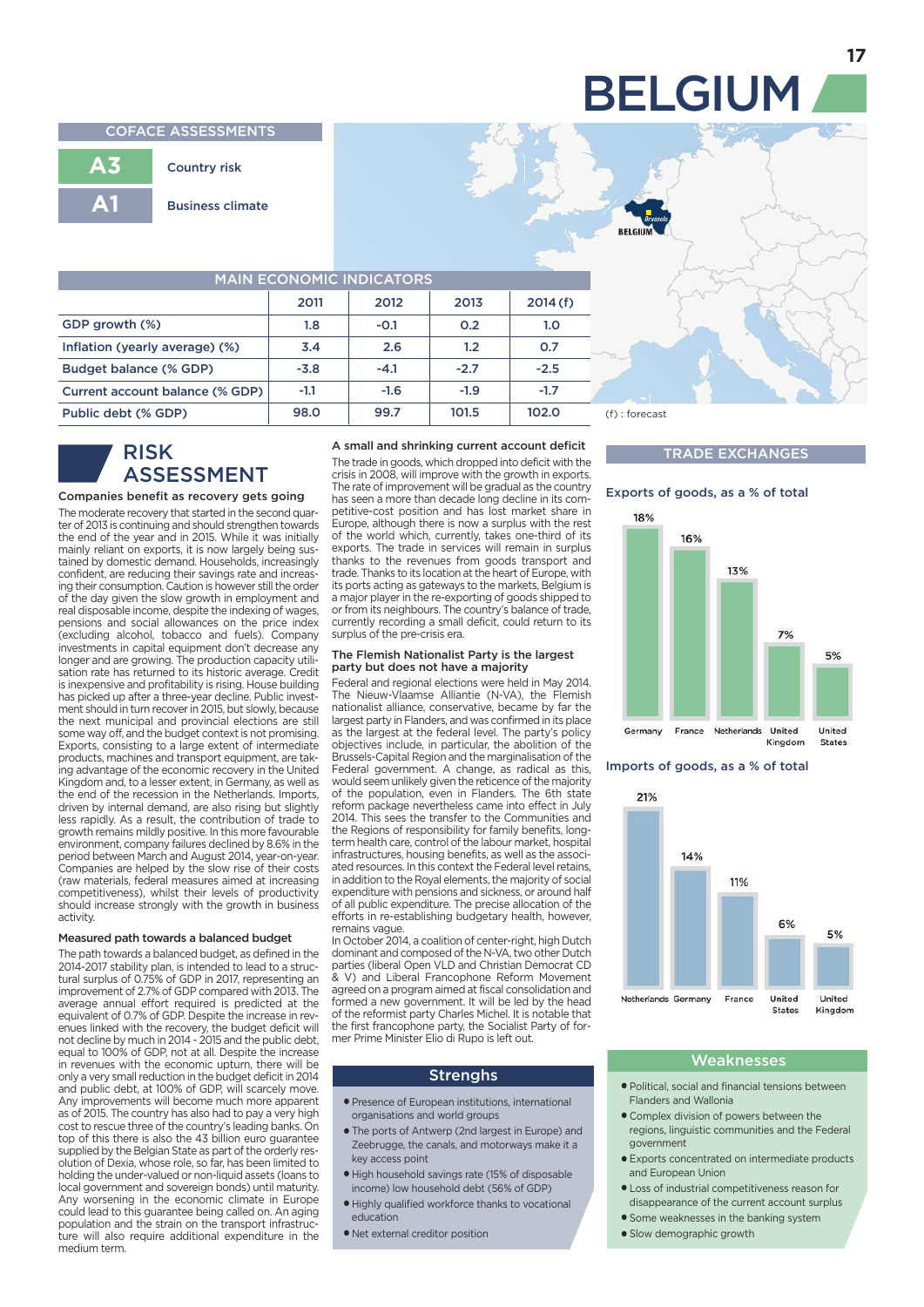

**18**

**COFACE ASSESSMENTS**

| А.              | <b>Country risk</b>     |
|-----------------|-------------------------|
| AV.             | <b>Business climate</b> |
| <b>LOW RISK</b> | Medium term             |

| <b>MAIN ECONOMIC INDICATORS</b> |        |        |        |         |
|---------------------------------|--------|--------|--------|---------|
|                                 | 2011   | 2012   | 2013   | 2014(f) |
| GDP growth (%)                  | 5.9    | 5.4    | 4.2    | 2.0     |
| Inflation (yearly average) (%)  | 3.3    | 3.0    | 1.8    | 4.3     |
| Budget balance (% GDP)          | 1.4    | 0.6    | $-0.6$ | $-1.1$  |
| Current account balance (% GDP) | $-1.2$ | $-3.4$ | $-3.4$ | $-1.9$  |
| Public debt (% GDP)             | 32.8   | 33.1   | 33.5   | 34.0    |



### **RISK ASSESSMENT**

#### **Slowing of growth confirmed**

**3**

The slowdown continues and growth in 2014 is expected to be at its lowest level since 2009. Consumption (64% of GDP) continues to slow as wage growth feels the negative effects of the increasing rate of inflation. Investment (22% of GDP) is declining, especially in the mining sector. As a result of their concerns about the intentions of the new government and uncertainties on how copper prices, which have been sliding since the end of 2011, will move; private companies remain reluctant. This trend also applies in construction, which may be no bad thing following the overheating of recent years. The contributions from foreign trade however should be positive. Imports are contracting with the depreciation of the peso whilst the increased output of copper is partly offsetting the drop in the price and contributing to the growth in exports. In the light of the slowdown, the authorities have relaxed their economic policies. Despite the depreciation in the peso, the Central Bank started loosening its monetary policy in October 2013. Its policy interest rate was 3.5% in September (4% at mid-April). Bearing in mind the increased cost of imported goods inflation is above the mid-point of the target rate (2 – 4%). Budgetary policy is likely to be more accommodating. In order to demonstrate its determination to implement its electoral promises, the government needs to increase social and educational expenditure. It will also have to fund the cost of rebuilding the homes destroyed by the huge fire in Valparaiso. The fire did not however have too great an impact on business, port operations and the historic central areas were not involved.

#### **An economy vulnerable to external shocks but with healthy public finances**

With its exports accounting for one third of GDP, of which unprocessed or unfinished primary products (half of which is copper) amount to 73%, and a banking system that is 40% owned by foreign companies (mainly Spanish), Chile has a high level of exposure to the world economy. Its main trading partner is China (26% of sales and 50% of the ore). Its trade in goods is traditionally in surplus, although this surplus has collapsed since 2011 with the fall in copper prices and is expected to reach a low point in 2014 (1.9% of GDP). Despite tourist income, there is a small deficit in the trade in services because of the cost of freight, insurance, licences and royalties. This deficit is offset by remittances from expatriates. The balance of payments runs at a deficit (4% of GDP) because of the scale of the repatriation of dividends by foreign companies. The level of the current account deficit echoes fluctuations in the balance of trade and can be easily covered by foreign investments. These do however tend to be irregular in nature because they are generally associated with mining projects, and are in part offset by Chilean investments abroad. There is only a small deficit in the public accounts. Public debt reflects this and amounts to just 34% of GDP (13% for the central government). Opposite this, sovereign fund investments and currency reserves are in equivalent amounts. Given this state of good health, the public sector can finance itself at low rates on the domestic market. Budget revenues however only amount to 20% of GDP, half of which comes from VAT. The State uses public service concessions and partnerships with the private sector to offset the low levels of public investment (4% of GDP).

#### **A favourable business environment, but tensions on the issues of education and the environment**

Michelle Bachelet, President between 2006 and 2010, was re-elected at the end of 2013. Thanks to the majority held by her Nueva Mayoría centre-left coalition in both chambers of Chile's Congress, she intends to implement measures to improve the poor quality of primary and secondary schooling, provide free higher education, improve pensions and boost the powers of Unions in wage negotiations. With the aim of finding the funding for this, without undermining the public finances, Congress has voted to raise corporation tax from 20 to 25%. These new revenues amount to around 3% of GDP. In the longer term, the aim is to increase revenues derived from copper, currently 2% of GDP. A review is underway into increasing the resources available to the national mining company, CODELCO, now become a necessity in order to sustain production



#### **TRADE EXCHANGES**





#### **Imports of goods, as a % of total**



#### **Strenghs**

- **●** Mining (leading copper producer), agricultural, fishery and forestry resources
- **●** Climatic diversity and seasonality opposite to that of developed countries
- **●** Numerous free-trade agreements
- **●** Satisfactory budget situation
- **●** Freely floating currency
- **●** Favourable business situation and political and institutional stability
- **●** International companies operating in distribution, air transport and paper
- **●** Member of the OECD and the Pacific Alliance

#### **Weaknesses**

- **●** Small and open economy, vulnerable to external shocks
- **●** Dependence on copper and Chinese economy
- **●** Persistent external deficit
- **●** Vulnerability of the road network and electricity grid, and high energy prices
- **●** Exposure to climatic and earthquake risks
- **●** Income disparity and poor education system
	- **●** Relatively high level of private company indebtedness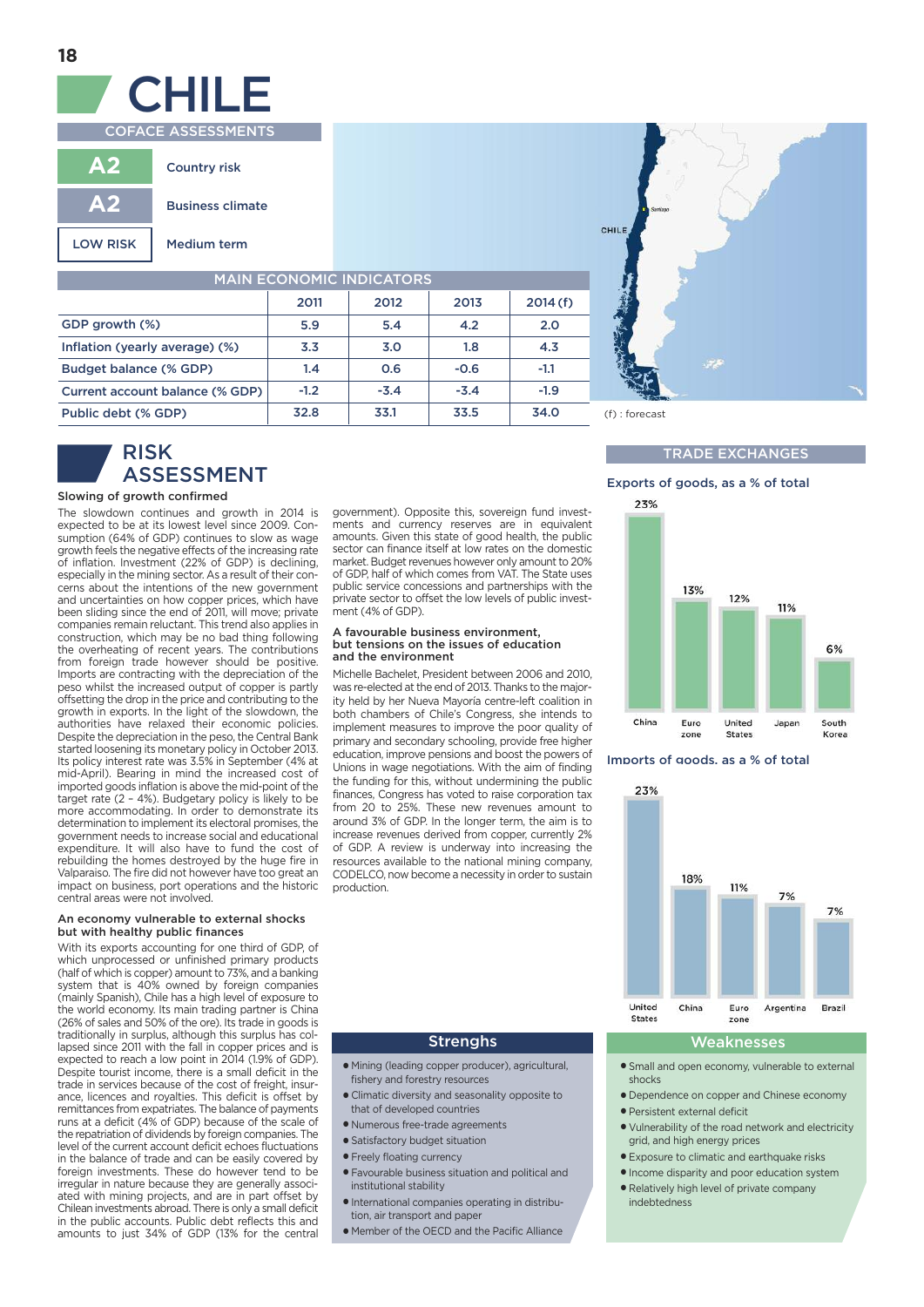**CHINA COFACE ASSESSMENTS A3 Country risk B Business climate** c N **LOW RISK Medium term** Н **MAIN ECONOMIC INDICATORS 2011 2012 2013 2014(f) GDP growth (%) 9.3 7.7 7.7 7.4 Inflation (yearly average) (%) 5.4 2.7 2.6 3.0 -1.3 -2.2 -1.9 -2.0 Budget balance (% GDP) Current account balance (% GDP) 1.9 2.3 2.1 2.2 28.7** 26.1 22.4 20.2 (f) : forecast **Public debt (% GDP)**

## **RISK ASSESSMENT**

#### **Slight slowdown in growth in 2014**

**3**

The slowdown in Chinese economic growth has continued in 2014. The authorities have decided to introduce the reforms necessary for rebalancing growth in favour of consumption and a more efficient economy, giving a bigger role to the market. This rebalancing was confirmed at the beginning of 2014: disposable income growth is catching up with GDP growth, credit is increasingly going to small companies and the tertiary sector expanding faster than the industry. However, these reforms will only have a positive impact on growth sustainability in the medium term and could at first adversely affect some sectors. The sectors most affected will be those for which there is sizeable overcapacity and where State-owned enterprises are dominant, like steel, cement, aluminium, shipbuilding, glass manufacture, and photovoltaic In order to come closer to the official GDP growth target (7.5% for 2014), the authorities took from April to June a series of actions, like starting infrastructure projects earlier than planned, or cutting the required reserve ratio for banks which have allowed large loans to SMEs and rural borrowers. However, without a larger stimulus, the target will be hard to reach.

Indeed, the property market begins to cool down: real estate investment, although the main growth driver in 2013, is now declining. Moreover, the recent downward trend in the growth of real estate prices could affect negatively both construction investment and household consumption. The latter is expected however to keep growing and wage increases continue. Chinese exports, following on from the poor figures for the beginning of 2014, started to improve as of May. However, both the expected appreciation of the yuan following the authorities' decision to continue internationalisation of the currency - and the wage rises will adversely affect Chinese export competitiveness. Indeed, despite the government-led depreciation of the beginning of the year, the yuan started moving upwards since May 2014. In addition, the expansion of credit has slowed sharply. The expansion of the Shanghai free trade zone should however help boost FDI receipts.

#### **Uncertainties over local authority and private sector debt**

Given the expansion of "shadow banking" as an alternative source of finance (estimated at 30% of total financing), it is difficult to assess precisely the level of private sector debts. Nevertheless, private sector debt is currently estimated at 200% of GDP, while in 2008, it was only 129% of GDP. At the same time, although the level of public debt is sustainable, local authority debt is substantial and lacks transparency. The national audit of the end of 2013 reported this debt to have reached Rmb17.9 Mds, i.e about a third of China's GDP. Moreover, bank loans represent no more than 56% of new finance granted during the second quarter of 2014.

Hence, although the level of non-performing loans in the banking system remains stable at 1% of total loans, this does not take into account all source of financing. In March 2014, China experienced its first ever default with the photovoltaic firm Chaori. However panic risks have been contained since the firm's problems were well-known and a bail-out from the government was consequently not expected. The introduction of a real risk of bankruptcy is inevitable and will reduce the moral hazard induced by the recurrent government interventions. In contrast, in January 2014, one of the largest investment trusts, China Credit Trust, had benefited from a last minute bail-out. Another sign of financial tensions was reflected in the rumours in March 2014 concerning the bankruptcy of a small rural bank – Jiangsu Sheyang – that triggered the start of a bank run. However, the run has remained localized and contagion has been avoided thanks to the authorities' early intervention. Bearing in mind the economic slowdown, the solvency of the more exposed players needs to be watched.

#### **Major reforms are planned but there are still shortcomings in the business environment**

Politically, the transition from the previous administration was made with an emphasis on continuity. The Xi Jinping – Li Kiqiang tandem is facing both social tensions (which remain acute because of growing inequalities between rural and urban area) and ethnic tensions (deadly attacks in the mostly-Uighur Xinjiang region). Nevertheless, at the November 2013 Plenum, the leadership announced a number of emblematic reforms. The one-child policy will be relaxed, re-educationthrough-labour camps will be abolished and inequalities between rural and urban workers will be reduced. Finally major governance shortcomings persist, especially with regard to access to companies' balance sheets and legal protection for creditors.

#### **Strenghs**

- **●** External accounts benefitting from competitiveness and industrial diversification
- **●** Limited risk of external indebtedness thanks to high level of foreign exchange reserves and a current account surplus
- **●** Sovereign risk contained: public debt is mainly domestic and denominated in local currency
- **●** Gradual move up-market
- **●** Infrastructure development boosted by the stimulus plan

### **TRADE EXCHANGES**





#### **Imports of goods, as a % of total**



### **Weaknesses**

- **●** Social tensions linked to rising inequality
- **●** Share of consumption in GDP remains weak: rebalancing the Chinese growth model remains a medium term challenge
- **●** Aging population and pool of abundant cheap labour gradually drying up
- **●** Overcapacities curtain sectors
- **●** Chinese banks weak, considering the credit dynamism, uncertainties over the level of non-performing loans and shadow banking
- **●** Environmental problems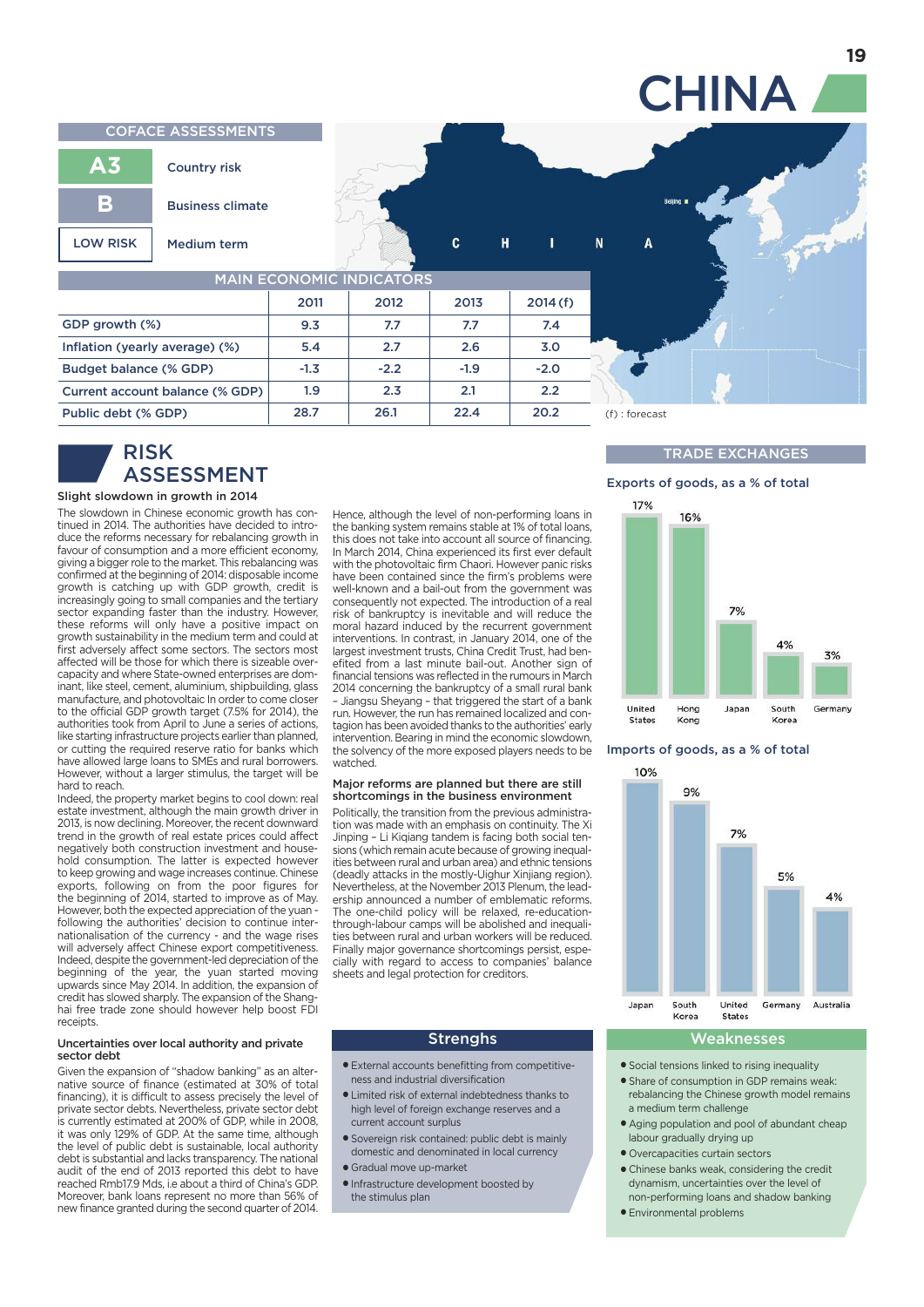# **COFACE ASSESSMENTS CROATIA**

|                                   | <b>Country risk</b>     |  |  |
|-----------------------------------|-------------------------|--|--|
| Δ3                                | <b>Business climate</b> |  |  |
| <b>RATHER</b><br><b>HIGH RISK</b> | <b>Medium term</b>      |  |  |

| <b>MAIN ECONOMIC INDICATORS</b> |        |        |        |         |
|---------------------------------|--------|--------|--------|---------|
|                                 | 2011   | 2012   | 2013   | 2014(f) |
| GDP growth (%)                  | $-0.2$ | $-1.9$ | $-1.0$ | $-0.6$  |
| Inflation (yearly average) (%)  | 2.3    | 3.4    | 2.2    | 0.8     |
| Budget balance (% GDP)          | $-4.5$ | $-5.0$ | $-4.9$ | $-3.8$  |
| Current account balance (% GDP) | $-0.9$ | O.1    | 0.5    | 1.5     |
| Public debt (% GDP)             | 47.4   | 55.5   | 67.1   | 69.0    |

## **RISK ASSESSMENT**

#### **The recession continues in 2014**

The Croatian economy contracted in 2014, for the sixth year in a row. The sustained level of external demand from the EU has however helped support exporting companies. Tourism-related businesses (catering, hotels, and transport) continue to be the most dynamic and generate almost 20% of GDP. Private domestic demand however remains weak as households reduce their debt levels. The country is also suffering under the effect of adverse demographic trends. Unemployment extends to almost 17% of the active population. There is also a trend towards Croats withdrawing from the labour market by stopping looking for jobs and leaving to go and work elsewhere in the European Union. The only positive contribution to growth comes from the country's net exports of goods and services, which increased in the middle of the year. Given the low level of competitiveness of the economy (high labour costs and low productivity) and a difficult business climate, growth is expected to languish in 2015. The economy is struggling with a low rate of inflation, a result of weak internal demand. Following a drop in inflation in 2013, the country went through a period of deflation between February and July 2014 which saw prices drop by an average of 0.3% year-on-year.

#### **Brussels insists on fiscal consolidation**

Its successive recessions are behind the significant worsening in the country's public sector finances. The attempts at consolidation in recent years have been less stringent than in other Central and Eastern European countries. In this context, the State has begun the privatisation of the subsidised energy and transport sectors, a total of more than 500 companies. Despite this, public debt continues to grow and is currently approaching 70% of GDP. Further budget reduction measures would therefore seem necessary in order to comply with the requirements of the excessive deficit procedure initiated by the European Commission at the end of 2013. This means that the country's budget policy is being closely monitored by the Commission. The deficit, although still high, should gradually fall between now and 2015.

The country's current account balance is now in surplus, at the same as the weakening in domestic demand. The balance of trade however continues to run a significant deficit. Croatian companies remain highly dependent on Italy and the Balkan states, in particular Bosnia-Herzegovina (2% growth in 2014) and Slovenia (0.6% growth in 2014). Unlike its neighbours, the country is insufficiently focused on the faster growing economies such as Germany (which currently accounts for only 10% of Croatian exports). On top of this there have not been the necessary wage adjustments and thus its price competitiveness has declined. The balance of payments surplus in services, mainly because of strong tourist sector earnings, has however made up for the trade in goods deficit.

In terms of the banking sector, although solid, it is suffering from the continued existence of non-performing loans and a high degree of euroisation. The exchange rate is closely monitored by the Central Bank, under the direction of Brussels, with the aim of maintaining the stability of the kuna against the euro. The result is that the Croatian Government has very limited room for manoeuvre in its use of exchange rates.

#### **Membership of the European Union yet to bring clear benefits**

The country became the 28th Member State of the EU as of 1 July 2013. Its membership has meant the aligning of the country's legislation with the common standards to produce a more conducive environment for business and investment. The entry conditions to the Union have also had a negative impact. The need to comply with European austerity has impacted on certain industries. These have seen their output suffer significantly as a result of the restructuring and privatisation processes and the ending of state subsidies, most notably in the area of shipbuilding.

In political terms, the governing coalition is in trouble. Its Minister of Finance was dismissed on 6 May 2014 because of a corruption scandal. On top of this, the May 2014 European elections resulted in a victory for the centre-right opposition. The next challenge will be the campaign for the Presidential elections in 2015. There is currently a high level of disenchantment with the two main traditional parties among voters, even though these parties remain the favourites. With the approach of the elections, it is unlikely that any significant reforms will be implemented between now and 2015.

#### **47.4 55.5 67.1 69.0** (f) : forecast (p) : prévision

#### **TRADE EXCHANGES**

#### **Exports of goods, as a % of total**



#### **Imports of goods, as a % of total**



- **●** Growth potential reinforced by joining EU
- **●** Progress on economic convergence with the EU
- **●** Quality of infrastructures
- **●** Tourist attractiveness

#### **Strenghs Weaknesses**

- **●** Low savings rate
- **●** High private foreign debt
- **●** Dependence on foreign capital
- **●** High unemployment rate

**3**

**3**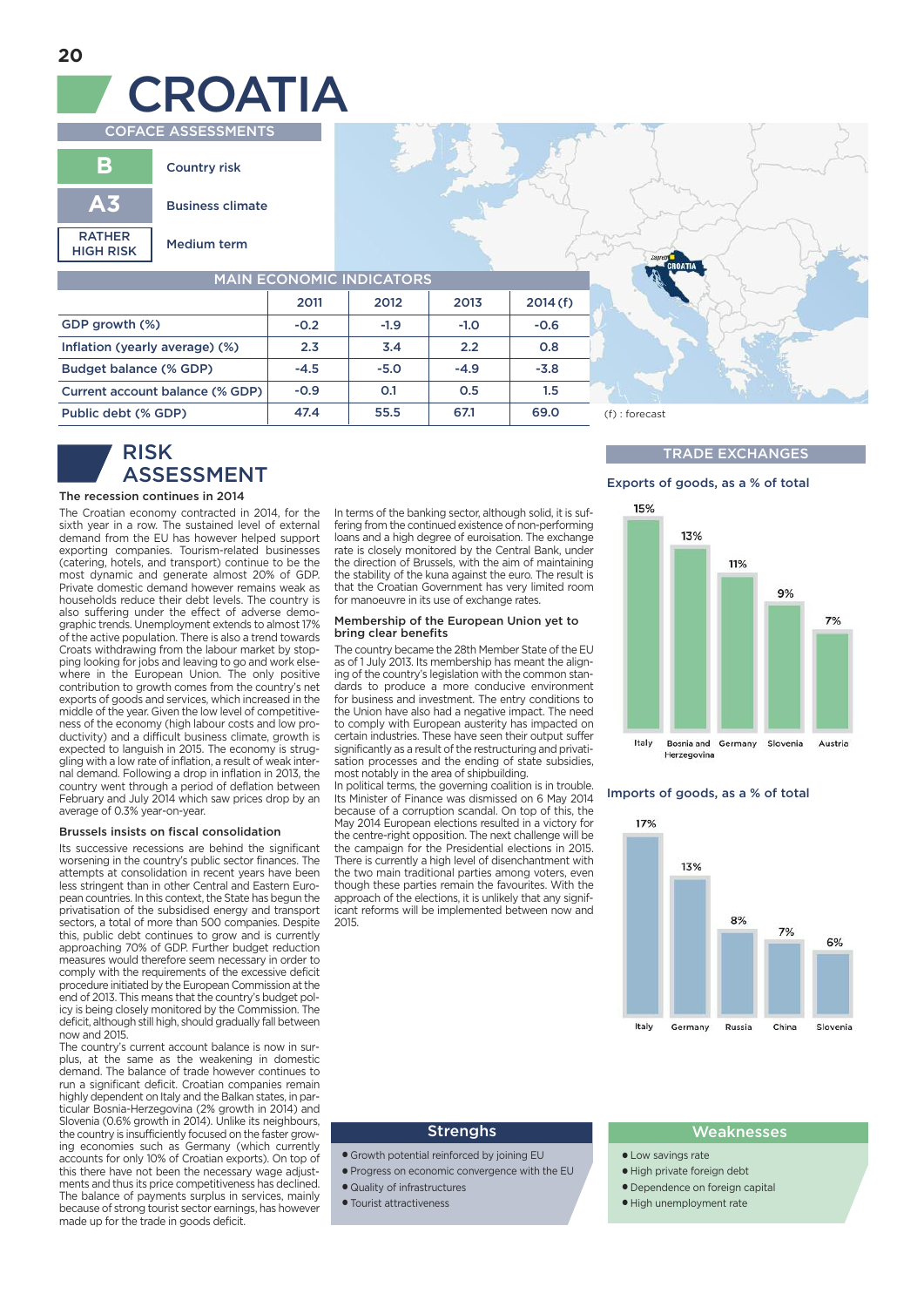#### **COFACE ASSESSMENTS**



| <b>MAIN ECONOMIC INDICATORS</b> |        |         |         |         |
|---------------------------------|--------|---------|---------|---------|
|                                 | 2011   | 2012    | 2013    | 2014(f) |
| GDP growth (%)                  | 15.0   | 8.8     | 7.1     | 4.5     |
| Inflation (yearly average) (%)  | 7.7    | 7.0     | 11.7    | 15.7    |
| Budget balance (% GDP)          | $-5.2$ | $-12.1$ | $-10.0$ | $-9.7$  |
| Current account balance (% GDP) | $-9.0$ | $-11.8$ | $-11.9$ | $-9.9$  |
| Public debt (% GDP)             | 42.6   | 49.8    | 55.6    | 65.3    |

### **RISK ASSESSMENT**

#### **Slowing growth in context of deficit reduction**

**3**

The growth of the Ghanaian economy is likely to slow in 2014 and it is unlikely to rebound in 2015. The economy will continue to be powered by the oil and gas sector, despite a slower than hoped for increase in production from the Jubilee field because of recurring technical problems. The start of gas production from Atuabo in December 2014 should help further improve electricity supplies and boost manufacturing sector output. As for services (financial, telecommunications), they remain positive elements in the economy.

Nevertheless, household consumption has suffered under the impact of the slowdown in the growth of social spending, in the framework of public deficit reduction. Purchasing power has been reduced as the cutbacks in subsidies push energy and transport costs up. High interest rates continue to limit access to credit and investment. Companies seem to be holding up in this less promising environment, although we are seeing an increase in the frequency of payment arrears. The ongoing efforts to control the budget in 2015 will continue to be a drag on purchasing power and the level of activity.

Inflationary pressures increased in 2014. Whilst the weakening in household demand has slowed price rises, inflation has been propelled by the raising of controlled prices and the rising cost of imported goods due to the substantial depreciation in the cedi. Inflation is likely to remain high in 2015.

The banking sector, in particular the public sector banks (20% of assets), remains fragile. Weaknesses in terms of regulations and inadequate supervision could lead to an increase in the level of non-performing loans.

#### **A worrying deterioration of public finances and the current account deficit**

Despite the commitments made by the government. the levels of the budget deficit and public debt, which rose above the 60% of GDP mark in 2013, are worrying. Fiscal receipts are static because of the weakness of economic growth and the ongoing technical problems limiting oil production. The government is likely to continue slowing down the rise in public expenditure and in particular wages. Moreover, the mounting cost of servicing the public debt, linked to the rise in interest rates and the depreciation of the cedi (44% of the public debt is denominated in dollars) is increasing the pressure to improve the budget balance. In August 2014, the government made the decision to ask the IMF for aid, prior to raising 1 billion dollars through a third Eurobond issue. The high rate of return on those bonds (8.25%) will imply an increase in the debt burden.

The need to import the capital goods required for the development of the infrastructure (particularly for oil and gas) continues to impact the current account balance. With three-quarters of export earnings coming from cocoa, gold and oil, the relatively unfavourable outlook for the prices of the latter two will make any

improvement in the balance of trade more difficult to achieve.

Doubts on the ability of the government to deal with the deterioration in its public finances and the current account balance resulted in significant capital withdrawals, leading to a major devaluation of the cedi. The currency has lost almost 30% of its value since the beginning of 2014 despite the vigorous efforts of the Ghana Central Bank. The announcement of the IMF programme, which should be implemented at the beginning of 2015, has however helped reassure investors and should slow down or put an end to the depreciation.

#### **The political situation remains stable despite high social expectations**

Following the discovery of sizeable oil deposits in the maritime border zone between Ghana and the Ivory Coast, and the failure of the bilateral negotiations, Accra decided in September 2014 to refer the matter for arbitration before a United Nations tribunal.

In domestic matters, John Dramani Mahama, who took over as President after the death of President Atta Mills in July 2012, was elected in December of that year and his party (Democratic National Congress, DNC) won the majority of Parliamentary seats. The stability of the Ghanaian political scene gives the country an image of solid democracy in the region.

The start of oil and gas exploration and the management of the resulting flows represent, however, new challenges. With the discovery of oil, the expectations of the population have increased and are finding expression in the form of strikes and demonstrations that have not threatened so far the social stability of the country. Yet, the success of Mahama's government will be measured in particular by its ability to reduce existing economic imbalances without causing too much social unrest. The reforms needed – especially in the public sector – will undoubtedly be painful and could prove costly to the NDC in the 2016 elections. In addition, the business environment (access to credit, administrative procedures) continues to improve.

#### **42.6 49.8 55.6 65.3** (f) : forecast (p) : prévision

#### **TRADE EXCHANGES**

### **Exports of goods, as a % of total**



#### **Imports of goods, as a % of total**



- **●** Substantial mining (gold), agricultural (cocoa) and now oil resources
- **●** Democracy installed, political and social stability **●** Attractive business environment favourable to
- direct foreign investment
- **●** Support from multilateral (IMF, World Bank, EU…) and bilateral (United States, Russian Federation, China)
- **●** Infrastructure shortcomings (energy, transport)
- **●** Dependence on raw materials prices (gold, oil, cocoa)
- **●** Rapid increase in the deficit and in public debt
- **●** Weak public banks, which affects the whole banking sector

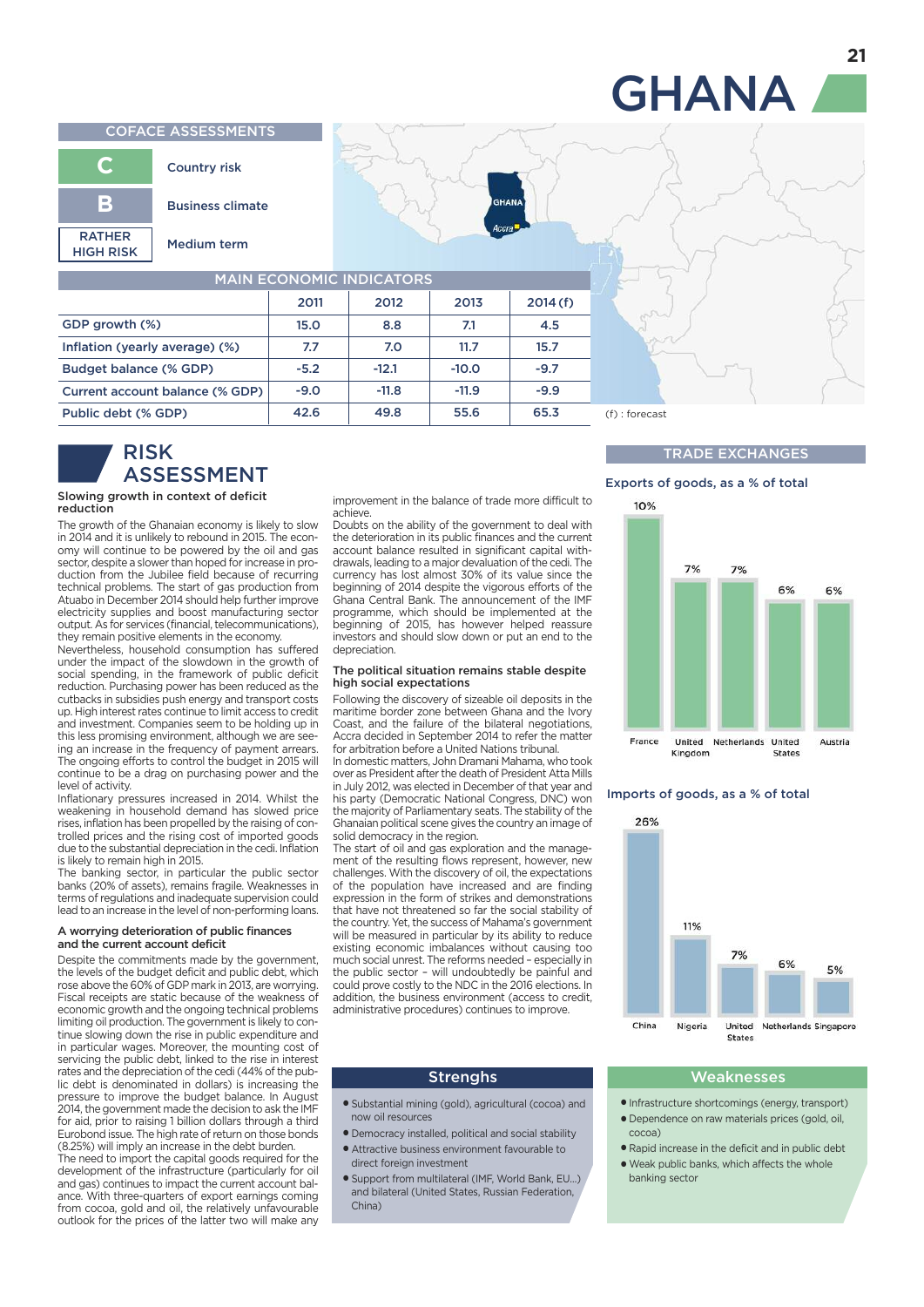# **NETHERLANDS COFACE ASSESSMENTS**

**A3 A1 Country risk Business climate**

| <b>MAIN ECONOMIC INDICATORS</b> |        |        |        |         |
|---------------------------------|--------|--------|--------|---------|
|                                 | 2011   | 2012   | 2013   | 2014(f) |
| GDP growth (%)                  | 1.7    | $-1.6$ | $-0.7$ | O.7     |
| Inflation (yearly average) (%)  | 2.5    | 2.8    | 2.6    | 0.5     |
| Budget balance (% GDP)          | $-4.3$ | $-4.0$ | $-2.4$ | $-2.7$  |
| Current account balance (% GDP) | 9.5    | 9.3    | 10.2   | 8.7     |
| Public debt (% GDP)             | 65.7   | 71.2   | 73.4   | 74.2    |

## **RISK ASSESSMENT**

#### **Growth returns but remains fragile**

Following a misstep at the beginning of the year, associated with weather conditions, growth returned in the second quarter of 2014, giving rise to hopes of a GDP growth of 0.7% this year. The labour market has been improving slightly since May 2014. The economy is however, at this stage, mainly driven by exports of goods and services, making up for the sluggishness of consumption and investment. Given how open the economy is, growth will to a large extent remain dependent on changes in external demand in the coming quarters. The confidence indicators (corporates and consumers) have improved significantly since 2013 but faltered in September 2014. The upturn in productive investment could thus be more limited than forecast whilst private consumption should remain contained because of ongoing household deleveraging. Private consumption should then start to feel the benefits of the gradual recovery in the property market and the reduction in tax and social contributions. In addition, the budget deficit having dropped to less than 3% in 2013 should stay at that level in 2014 even though efforts to cut costs have been continued, in particular in the health care sector. Public debt (73.5% of GDP in 2013) is still below the Eurozone average (92.6%). Finally, inflation, easing in 2014 because of the fading of the impact of higher energy prices and VAT, the moderate levels of wage rises and the existence of production overcapacities, should strengthen in 2015 as growth firms up.

#### **Exports are likely to continue feeling the benefits of the recovery in advanced economies**

The economy of the Netherlands is very open (foreign sales of goods and services represent almost 80% of GDP) and the country is among the leading 10 exporters in the world, supplying mainly refined oil products, natural gas, automobiles, electrical equipment and computer hardware. Half of these sales are re-exports as the country acts as a transit point to the rest of Europe. It should therefore benefit from the recovery in advanced economies even if the rate of the recovery has been revised downwards in the Eurozone (60% of exports of goods with 25% for Germany alone). Despite unit labour costs starting to rise again in 2013, the competiveness gains achieved between 2008 and 2012 helped the country win market share in Europe. The contribution of foreign trade to growth should nevertheless decline in 2014 and 2015 as domestic demand slowly picks up.

#### **Improving situation for banks and corporates**

Struck by the 2007-08 financial crisis, the deterioration in the local property market and the decline in activity, banks had to cut back on credit and call for help from the State in the form of capital injections, nationalisations and the granting of guarantees. The level of concentration in the banking sector has increased and the banks have refocused on their home market. The conditions for access to liquidity are now back to normal and the solvency of banks has improved. On the other hand, the quality of loan portfolios has declined slightly. The default rate of households, whose debt level resulting mainly from housing loans - is very high (245% of gross disposable income in the fourth quarter of 2013), nevertheless remains contained thanks in part to significant financial savings. Mortgage loans are also, to a very large extent, covered by a public guarantee. In addition, property prices, after dropping 20% from their record levels of August 2008, have been rising slowly since April 2014. The situation for companies is gradually improving following a difficult period. The level of bankruptcies, which had reached a record level in 2012-2013, with a concentration in the construction and retail sectors, started to fall in the third quarter of 2013. Finally, payment incidents recorded by Coface, which peaked in 2012, have been decreasing.



NETHERLAN

The Hage

#### **TRADE EXCHANGES**





#### **Imports of goods, as a % of total**



- **●** Important port sector (Rotterdam, leading European port)
- **●** Strong competiveness indicators
- **●** Diversified exports and external account
- surpluses
- **●** Quality infrastructure

#### **Strenghs Weaknesses**

- **●** Economy dependent on the European economy
- **●** Convalescent banking sector
- **●** Significant household mortgage debt
- **●** Ageing population, high health care costs

**3**

**3**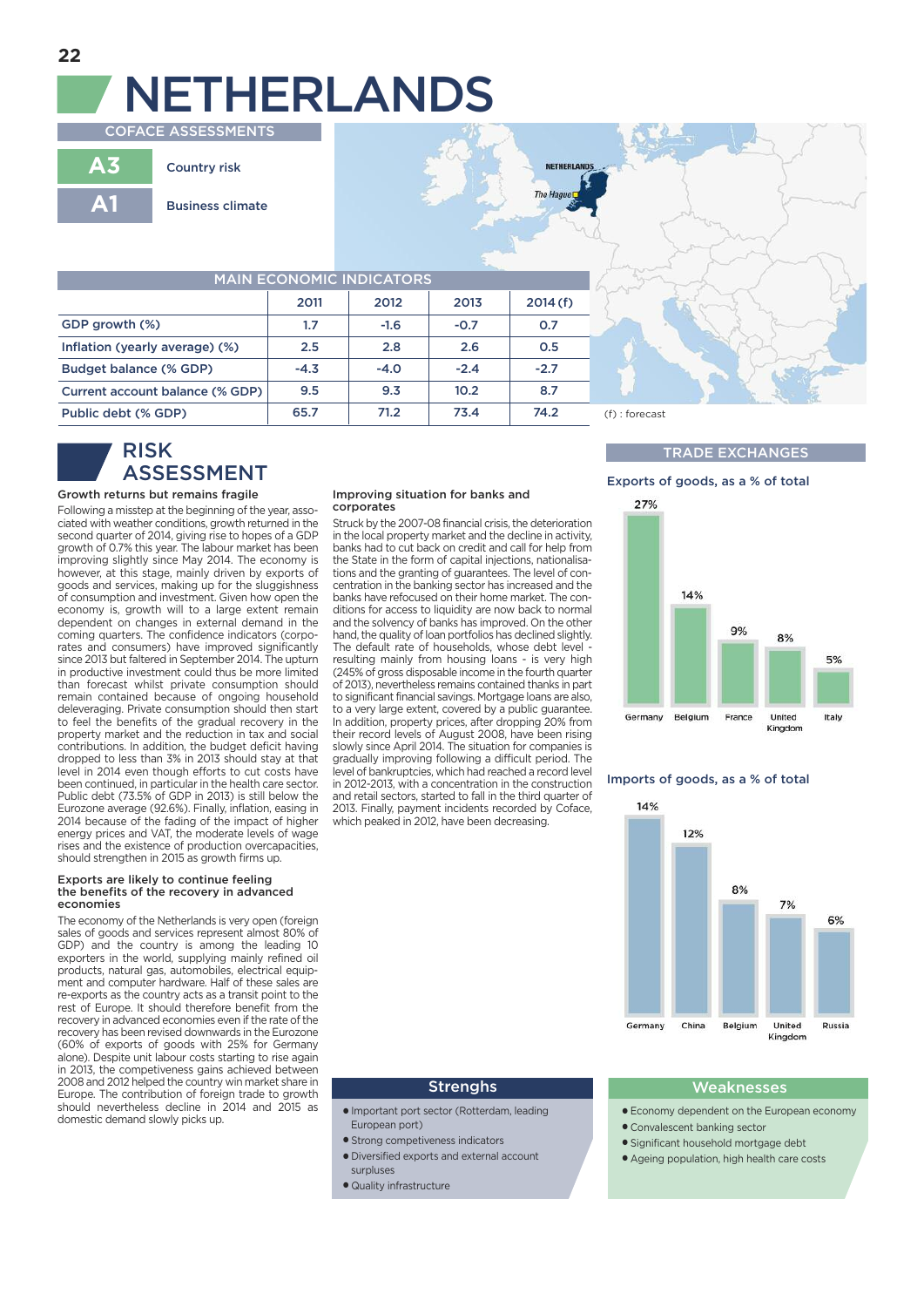#### **COFACE ASSESSMENTS**



| <b>MAIN ECONOMIC INDICATORS</b> |      |      |        |         |
|---------------------------------|------|------|--------|---------|
|                                 | 2011 | 2012 | 2013   | 2014(f) |
| GDP growth (%)                  | 4.3  | 3.5  | 1.3    | 0.0     |
| Inflation (yearly average) (%)  | 8.4  | 6.6  | 6.5    | 7.5     |
| Budget balance (% GDP)          | 1.6  | 0.0  | $-1.3$ | $-1.6$  |
| Current account balance (% GDP) | 5.3  | 4.1  | 1.6    | 2.1     |
| Public debt (% GDP)             | 9.8  | 11.8 | 10.8   | 11.6    |

### **RISK ASSESSMENT**

#### **Slowdown in growth worsens in 2014**

**3**

Growth rates in the first and second quarters of 2014 (respectively 0.9% and 0.8% year-on-year) confirmed the slowdown taking place in the Russian economy. Household consumption, the main driving force, held up in the first quarter, thanks largely to the strong job market (unemployment is at an historic low of 5%), but could slowdown in the second quarter, under the combined impact of some easing in the wage increases, high inflation and increasing household debt.

Investment, flat in 2013, dropped off sharply (-2.5%) in the first eight months of 2014 and is likely to remain very restrained. On top of the lack of confidence among businesses in a very uncertain environment, investment could remain on hold as a result of western sanctions which include among others, restrictions on foreign currency financing. The series of increases in the rate of interest, taking it from 5.5% to 8% between March and July 2014 will also impact on credit.

Inflation will remain high in 2014. Rises in public service prices and the depreciation of the ruble, making imported goods more expensive, will increase the upwards pressure on prices. The embargo imposed by Russia on imports of certain agricultural and food products will also drive inflation higher and it will exceed the 6% - 6.5% ceiling set by the CBR for 2014.

A worsening of the situation in Ukraine and the extension of sanctions will worsen the downward pressure on the ruble (which dropped 17% between January and the end of September 2014), as well as capital outflows which were already around USD 75 billion in the first half of 2014 (63 billion for 2013 as a whole).

#### **Balancing the budget will be difficult in 2014, but the current account balance is improving**

The small budget deficit recorded in 2013 is unlikely to be corrected in 2014. Oil and gas revenues (50% of the total) will not increase and the weakness of activity will reduce non-oil and gas revenues. On top of this defence spending will rise and the government has announced subsidies for the agriculture sector in order to try and increase production to substitute for imports. Finally, transfers to Crimea and eastern Ukrainian areas will also be an additional burden on the budget. A sharp deterioration in the Ukraine situation and new sanctions could widen the deficit taking into account the impact of the economic slowdown in tax revenue. Nevertheless, Russian public finances still remain solid with a public debt of around 12% of GDP, leaving the government with room for manoeuvre.

The current account surplus increased in 2014 thanks to the fall in imports, in particular of agricultural and food products under the embargo imposed by Moscow. Export earnings, largely dominated by oil and gas (2/3 of export income), are suffering under the combined impact of unfavourable market prices and

world demand. Non-oil and gas exports are also being held back by the weakness of the recovery in external demand and the poor competitiveness, which even the depreciation of the ruble cannot offset.

#### **A fragile political and social situation and poor business environment**

V. Putin's popularity at the national level was strengthened with the Russian intervention in Crimea. Local elections held in September 2014 in twelve Russian regions (including Crimea) served to confirm the predominance of the presidential party, United Russia (UR). There is, however, discontent within the population and support for the foreign policies of V. Putin is not unanimous, as was revealed by the demonstrations in Moscow and a number of other cities in September calling for an end to military operations in Ukraine.

The social situation could deteriorate in the context of the economic slowdown and increasing inflation, as well as because of the clampdown by the regime which includes specifically increased control by the State over the media and internet, which will significantly limit the ability of the opposition to organise and express itself.

The discrepancies with regard to protecting property rights, the weakness in governance and the lack of corporate transparency (particularly in terms of shareholders) greatly weaken the business environment. Russia is ranked in 176th place (out of 215) in terms of control of corruption according to the World Bank Governance indicators, which remains a recurring weakness.



#### **TRADE EXCHANGES**

#### **Exports of goods, as a % of total**



#### **Imports of goods, as a % of total**



- **●** Abundant natural resources (oil, gas and metals) **●** Skilled labour force
- **●** Low public debt and comfortable foreign exchange reserves
- **●** Assertion of regional and energy power

### **Strenghs Weaknesses**

- **●** Increased rentier character of the economy
- **●** Lack of competitiveness in the industrial sector
- **●** Weak private banking sector
- **●** Weak infrastructures
- **●** Declining population
- **●** Persistent shortcomings in the business environment

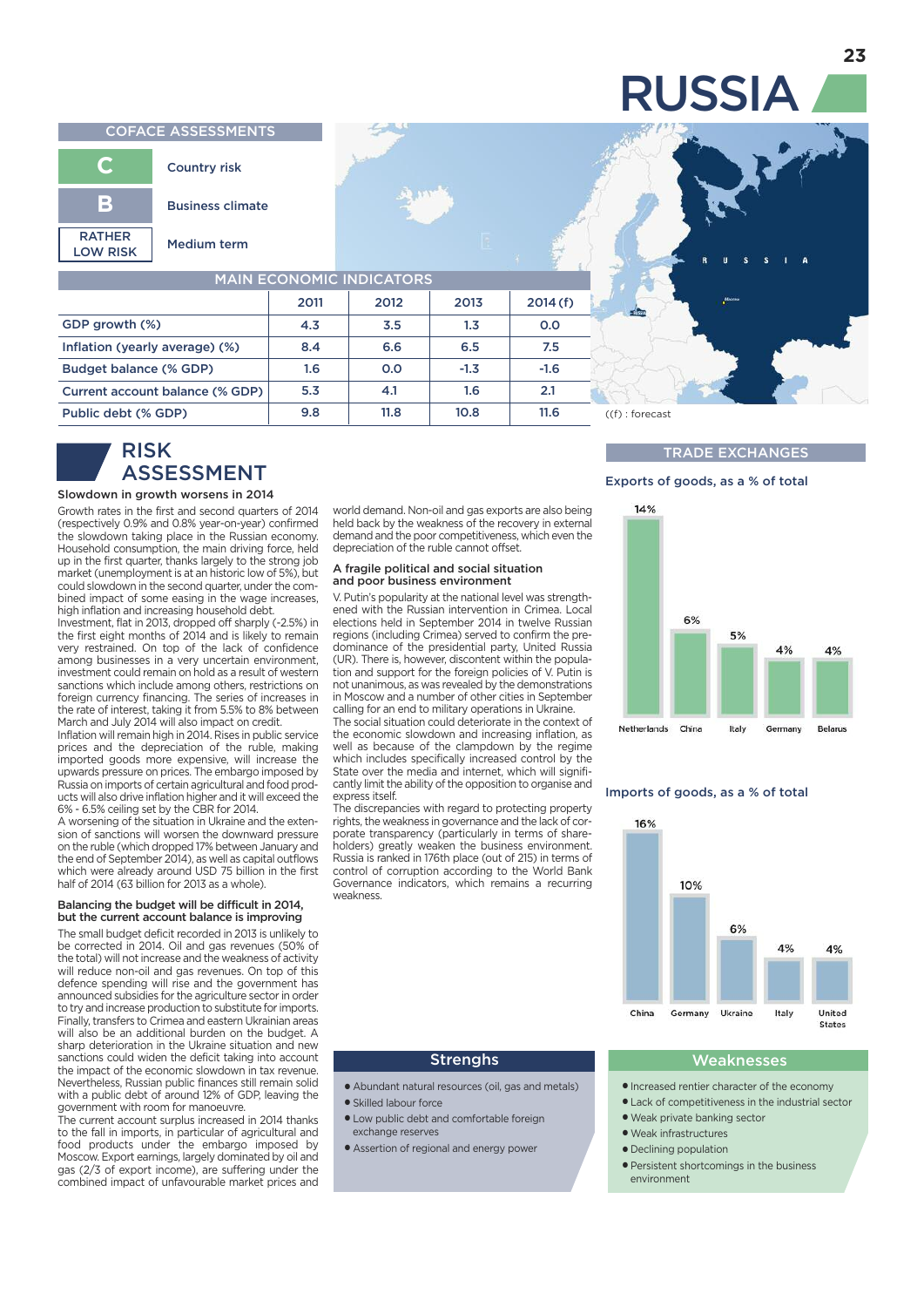

| <b>MAIN ECONOMIC INDICATORS</b> |      |        |        |         |
|---------------------------------|------|--------|--------|---------|
|                                 | 2011 | 2012   | 2013   | 2014(f) |
| GDP growth (%)                  | 2.9  | 1.3    | 1.6    | 1.8     |
| Inflation (yearly average) (%)  | 3.0  | 1.0    | $-0.1$ | 0.0     |
| Budget balance (% GDP)          | 0.0  | $-0.7$ | $-1.0$ | $-1.4$  |
| Current account balance (% GDP) | 6.0  | 6.1    | 6.2    | 5.7     |
| Public debt (% GDP)             | 38.6 | 38.3   | 40.3   | 41.7    |

### **RISK ASSESSMENT**

#### **Swedish economy stalls**

**3**

Since the second quarter of 2013 the country GDP growth rate has been slackening due to the simul-taneous slowdowns in the other Nordic region economies and in its domestic demand. Except the fourth quarter of 2013 (up 1.6% on a quarterly basis), the quarterly growth rate for the Swedish economy has been very sluggish (0.2% in the second quarter of 2014). The economy did however benefit in the second quarter from a budgetary stimulus package (lower income and corporation taxes coupled with measures to counter unemployment), ahead of September's parliamentary elections. Consumption figures were relatively good as a result. In July 2014 the Central Bank also announced a 50 bp reduction in its policy rate (0.25%). This was announced as part of the campaign to try to head-off the danger of deflation and to encourage investment and consumption. It provided relief for those households with variable rate mortgages (approximately 60% of current debt). Unemployment in 2013 reached 8% of the active population, but has fallen slightly since mainly thanks to the creation of public sector jobs. In April 2014 the government presented its expenditure plan for jobs and education.

House building investment is continuing to grow because of the shortage of homes in Sweden and property prices are rising (up 7% year-on-year in Stockholm and Goteborg at the end of June 2014). As for companies, the production capacity utilisation rate reached its highest level since 2009 (89%) in the second quarter. This means that investment in new capital equipment will be needed and this should have a positive impact on growth between now and the end of the year.

#### **Sweden's foreign trade grows in 2014**

Swedish exports account for half of its GDP and are essentially shipped to Europe (70%), with Germany, United Kingdom, Denmark and Finland alone taking a quarter of these.With the recovery in Europe, there has been a boost in the consumption of Swedish products and an increase in exports. The successive reductions of the main policy interest rate in Sweden have resulted in a depreciation of its currency against the euro and the dollar. Between 2009 and 2013 there was a 25% appreciation in its currency in real terms, but since March 2013, this has slipped back by 9%. This improvement in competitiveness since 2013 has favoured its export-led sectors such as engineering, electronics, automotive and chemical products. In terms of imports, the improvement in the purchasing power of Swedish household's and any increase in investments will lead to a rise in imports. Coface is therefore indicating a slight decline in the current account surplus for 2014. The country is however proving attractive for foreign investments and these will help boost economic growth.

#### **Risks remain for the banking system**

Despite being very solidly capitalised, there are risks that could undermine Sweden's banks. The size of the banking sector and its degree of concentration makes it vulnerable. The assets of the banks equal 400% of GDP with 85% of these spread between just four banks. Of the debt, 80% is held in Sweden and its neighbouring countries (Denmark, Finland and Norway). The level of lending amounts to 200% of deposits which means the banks need to obtain foreign funding, with the majority of this denominated in foreign currencies (euro, dollar). The high level of household debt (180% of disposable income), mainly in connection with mortgage loans and the low interest rates, remains a risk for the banking system. The authorities are focused on strengthening the prudential requirements to avoid the risk of default by households and the lending banks.

#### **A fragile coalition**

The parliamentary elections in September 2014 were won by the Social-Democrats (centre-left). The new Prime Minister, Stefan Löfven, has formed a precarious coalition with the Ecologist Party and other minority parties with a range of divergent ideologies. The three centre-left parties have just 158 out of the 349 seats in the parliament (45%). The centre-right party that was in power for 12 years suffered an historic defeat with a one-third drop in its vote. Opinion polls have highlighted the perceived decline in wellbeing felt by Swedes as the main reason for the change. The farright Swedish Democrats party increased its share of the vote following its anti-immigration campaign and will have 49 elected members. Sweden is one of the countries in Europe with the highest rate of immigrants (at around 10 per 1,000 inhabitants compared with four in France and an average of six for all European Union member states, according to Eurostat). Given the fragility of the coalition majority, governing the country will be difficult and early elections could be held in 2015.



#### **38.6 38.3 40.3 41.7** (f) : forecast (p) : prévision

#### **TRADE EXCHANGES**

#### **Exports of goods, as a % of total**



#### **Imports of goods, as a % of total**



- **●** Open, diversified and competitive economy
- **●** Specialisation in high-tech products and green economy
- **●** Solid public finances
- **●** Political consensus around the Scandinavian
- model
- **●** Tax-cutting programme
- **●** Resilient banking sector

#### **Strenghs Weaknesses**

- **●** High youth unemployment
- **●** Aging population
- **●** Significant household debt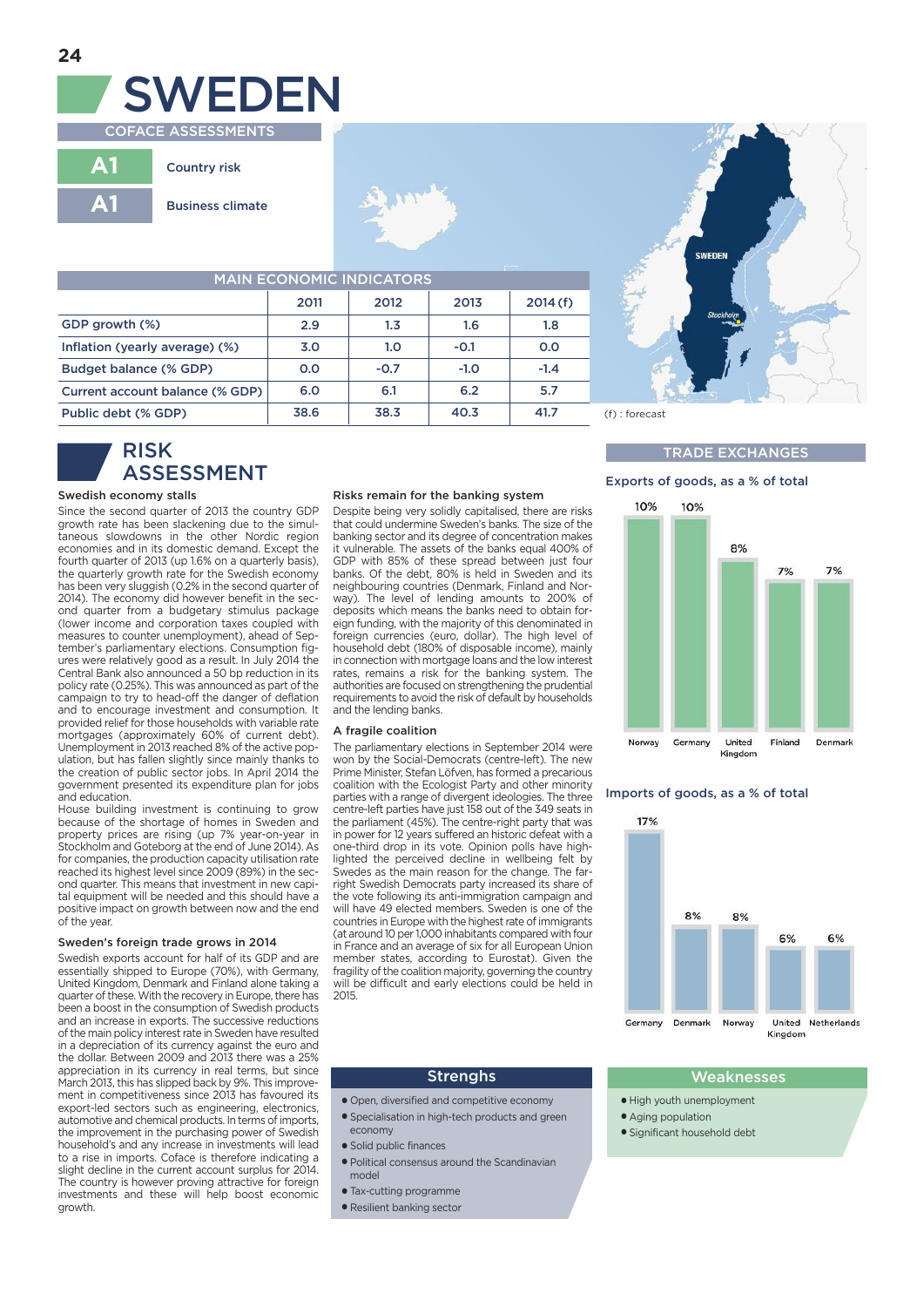# **TURKEY**

#### **COFACE ASSESSMENTS**



| <b>MAIN ECONOMIC INDICATORS</b> |        |        |        |         |  |
|---------------------------------|--------|--------|--------|---------|--|
|                                 | 2011   | 2012   | 2013   | 2014(f) |  |
| GDP growth (%)                  | 8.8    | 2.2    | 4.0    | 3.3     |  |
| Inflation (yearly average) (%)  | 6.5    | 8.9    | 7.5    | 8.7     |  |
| Budget balance (% GDP)          | $-0.6$ | $-1.8$ | $-1.2$ | $-2.0$  |  |
| Current account balance (% GDP) | $-9.7$ | $-6.2$ | $-7.9$ | $-5.5$  |  |
| Public debt (% GDP)             | 39.1   | 36.2   | 36.3   | 34.1    |  |

### **RISK ASSESSMENT**

#### **Rate of growth suffering from weakening in internal demand**

**3**

In 2014, household consumption, the leading driver for growth (70% of GDP), suffers under the effects of the depreciation of the Turkish lira, high inflation (9.5% in August) and high interest rates. This context of slowing economic growth has made it difficult to achieve a decline in unemployment which stood at 9.1% of the active population in June. The Turkish lira continued to depreciate (-11.8% year-on-year in September and - 22.7% since January 2013). Whilst this depreciation is contributing strongly to rising inflation, it is also benefiting the high value-added export led sectors and services associated with tourism, a sector that recorded its best performance for a year in June. With the upturn in external demand, in particular from Western Europe (40% of its exports of goods), the increase in exports in the first two quarters of 2014, together with the decline in imports have helped cut the current account balance by half in less than a year. The banking sector remains adequately capitalised and with a level of nonperforming loans at less than 3% of all loans. Interest rates, even if they have been reduced on three occasions in 2014, remain high and are having a negative impact on private investments, as well as on the availability of credit for households.

#### **A vulnerable exchange rate**

The management of the public finances remains conservative, with a primary balance (excluding debt interest payments) in surplus. The level of public debt is not a worry, is falling and should not be endangered by the budget deficit, lower than had been expected by the government. And although this normally deepens at the year end, the 2% target should be achieved in 2014. Despite recent improvements, the current account balance remains high and the country is vulnerable to the volatility of capital, upon which the financing of the economy to a large extent depends. The Turkish authorities will remain especially watchful of the gradual monetary tightening by the US Federal Reserve (QE3 comes to its end in October 2014), which has already resulted in recent significant capital withdrawals. The Turkish lira is thus under pressure and the exchange rate is likely to remain highly volatile between now and end of 2014 because of the sensitivity of the Turkish lira to the high level of the external deficit and above all the lack of visibility in terms of the timetable for the next round of US rate rises. The central bank, which cut its rate three times in 2014, despite high inflation, is expecting to continue with its aim of achieving price stability but will also be trying to protect growth. The depreciation of the lira can be helpful for foreign

trade, helping boost the currency reserves which are currently up to USD 112 billion (excluding gold) following a deterioration at the end of 2013. These are now at a satisfactory level with cover for imports for just over 5 months.

#### **A fragile political context**

Despite the enduring social tensions, the former Prime Minister, Mr. Erdoğan, was elected President in the first round under universal suffrage, receiving 52% of votes cast on 10 August 2014. The current limited powers of the President are set to be extended by means of a constitutional amendment so that Mr. Erdoğan can retain a degree of control over the government. These changes could however revive the tensions within the population. The AKP confirmed its dominant position on the Turkish political scene, after having previously won the local elections at the end of March 2014. The internal political scene remains tense, with purges

within the police and the court system, the actions of the Gülen Movement and the precarious peace process with the Kurdistan Workers Party (PKK). In the electoral context, Mr. Erdoğan has made increasingly conciliatory gestures towards the Kurdish electorate to ensure the changes to the constitution, but there are continuing doubts on this reconciliation given the tensions in the region. On 23 September 2014, Turkey for instance stated its willingness to play a military and/or logistical role in the international coalition against ISIS. Ankara is however fearful that any alliance with the Kurdistan Regional Government (KRG), in northern Iraq, would provide sustenance for the demands for independence among the local Kurdish population and could eventually strengthen the PKK. The country also has to find solutions for the 1.4 million refugees from Syria and now Iraq, turning this border zone into an extremely unstable area.

#### **39.1 36.2 36.3 34.1** (f) : forecast (p) : prévision

#### **TRADE EXCHANGES**

#### **Exports of goods, as a % of total**

**TURKEY** 



#### **Imports of goods, as a % of total**



- **●** Public finances under control
- **●** Resilient banking sector
- **●** Demographic vitality and higly skilled workforce
- **●** Positioned as a regional hub, which reinforces attractiveness of the Turkish market

#### **Strenghs Weaknesses**

- **●** Insufficient domestic savings, substantial current account deficit and heavily dependent on foreign capital
- **●** Rising corporate foreign debt which increases companies' exposure to exchange rate risk
- **●** Recurrent political tensions
- **●** Kurdish issue remains a source of social and political instability
- **●** Geopolitical stability tested by the Syrian and Iraqi conflicts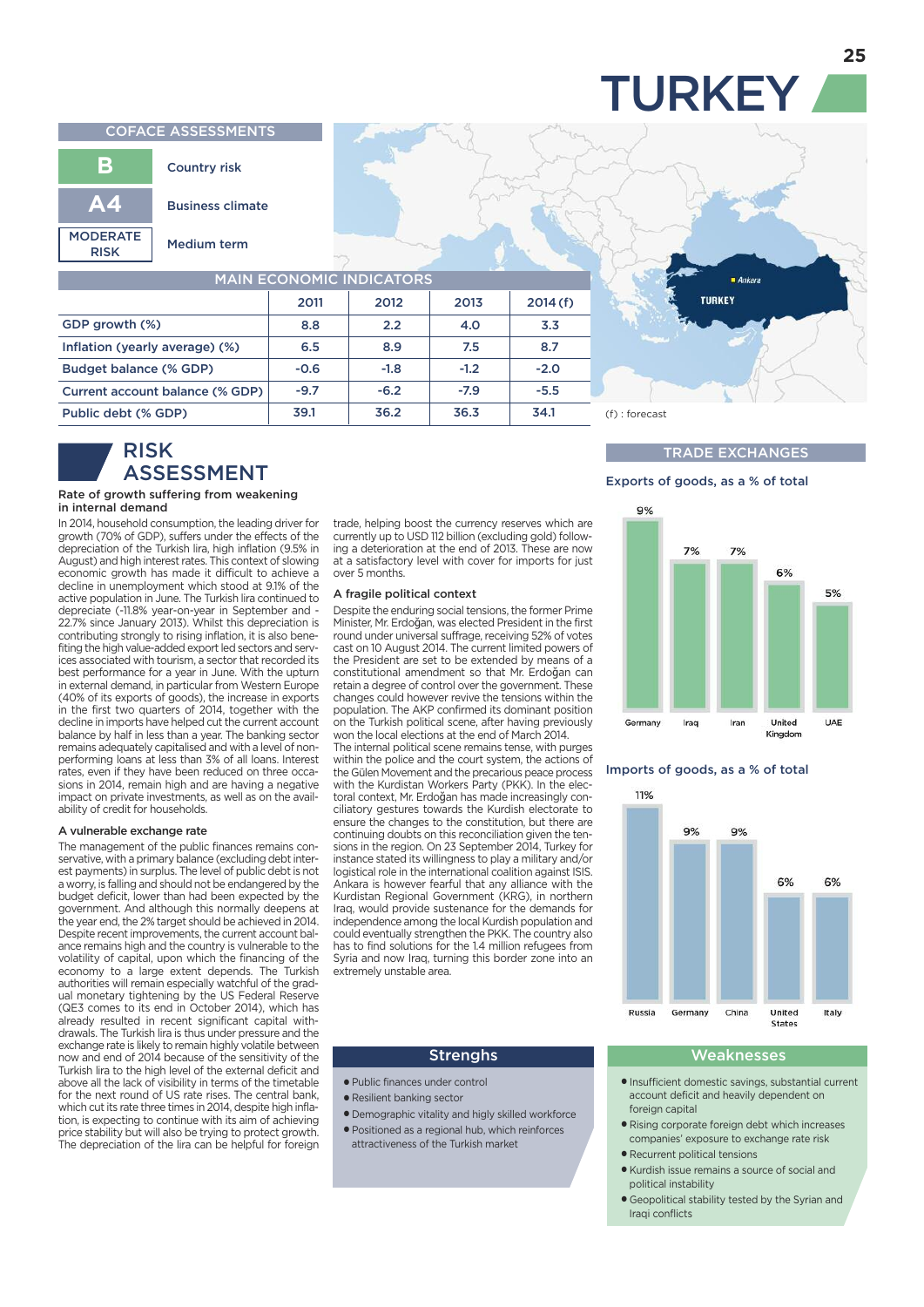# **COFACE ASSESSMENTS VENEZUELA**

|                                 | <b>Country risk</b>     |
|---------------------------------|-------------------------|
|                                 | <b>Business climate</b> |
| <b>VERY</b><br><b>HIGH RISK</b> | Medium term             |

| <b>MAIN ECONOMIC INDICATORS</b> |         |         |         |         |
|---------------------------------|---------|---------|---------|---------|
|                                 | 2011    | 2012    | 2013    | 2014(f) |
| GDP growth (%)                  | 4.2     | 5.6     | 1.3     | $-2.5$  |
| Inflation (yearly average) (%)  | 26.1    | 21.1    | 40.0    | 64.0    |
| Budget balance (% GDP)          | $-11.5$ | $-14.5$ | $-10.5$ | $-12.0$ |
| Current account balance (% GDP) | 7.7     | 2.9     | 3.4     | 2.0     |
| Public debt (% GDP)             | 43.3    | 46.0    | 47.0    | 48.0    |

## **RISK ASSESSMENT**

#### **Recession and hyperinflation**

**3**

The weak growth recorded in 2013 has given way to recession. Despite wide-ranging social assistance and fixed prices for many consumer goods and household items, household consumption is falling. With the electoral period over, public expenditure has been slowed. The decline in investments by companies continues. The deterioration of the economic, as well as political and social situation does not encourage households to spend, or companies, whether local or foreign, to invest. Inflation will remain very high and is being stoked by goods shortages (automobile sector, hygiene products and basic foodstuffs) resulting from the state of disrepair of the agricultural and industrial sectors, retail price controls, the difficulty in obtaining foreign currency for imports, as well as the monetary financing of the public deficit.

#### **High budget deficit funded by the creation of money and oil**

The budget deficit will remain significant. Most of it is financed by the creation of money by the Central Bank and the rest through loans from private local banks and partner countries like China. Public expenditure, onethird of which is taken up by subsidies, in particular on the price of petrol, will remain high. Income on the other hand, with one-third coming from the operating profits of PDVSA, is hugely deficient. The financing by the national oil and gas company, PDVSA, of certain social expenditure items is further masking part of the reality of the public finance situation. In trying to get a clear picture of the level of public debt, we need to take into account part of the liabilities of PDVSA. The use of the resources of PDVSA, without which any new drilling project cannot take place, is harming its investments and the development of future production, on which a quarter of the economy is dependent.

#### **A declining current account surplus that no longer covers capital outflows**

The current account surplus is significantly reduced. Oil exports (90% of all exports) are in decline because of increased home market consumption, the fall in oil prices and the increasing volume allocated to reimburse Chinese loans. Against this, the exchange and import controls are not reducing fast enough the imports of consumer and capital goods, as well as of refined oil products, a consequence of the sorry state of the non-oil sector and the lack of refining capacity. Payments to foreign service providers, both for extraction and shipment, are expensive. Any increase in oil production in the Orinoco Belt and the development of offshore gas fields in cooperation with Trinidad will require even greater use of foreign partners. Whilst new foreign direct investments are much reduced, foreign involvement in the oil and gas partnership companies implies the repatriation of profits. Lastly, despite the strict currency controls, there is a large-scale leaking of capital facilitated by the extent of corruption and encouraged by the financial repression and expectations of inflation. The bond issues by PDVSA on the international market and recourse to bilateral loans are

not enough to achieve the balance of payments, such that the country has to use its reserves which are now much reduced. The fall in the price of gold, which forms the main part, has also had an impact.

#### **Very difficult business environment**

The April 2013 Presidential election was won by a narrow margin by Nicolas Maduro, the PSUV (Partido Socialista Unido de Venezuela) candidate and former Vice-President to the late Hugo Chavez. However, at the beginning of 2014 there were demonstrations by students in the west of the country against the high level of crime. The hard repression of these, resulting in a high number of deaths and a large number of arrests, lead to radicalisation and the spread of the movement to other regions and other groups of the population also dissatisfied with the shortages, corruption, nepotism, patronage and control being exerted by the government over the media. Part of the political opposition supported the movement, hoping that the worsening of the situation would force the President to resign. However, the government has retained the support of its popular electoral base, which have benefited from the reduction in extreme poverty, improvements in health and hygiene, and increased employment in the public sector. Although, demonstrations have lost in frequency and intensity, the situation will remain precarious until the legislative elections in September 2015. Suppliers to the State and the oil sector are reporting significant delays in payment. Importers are finding it extremely difficult to get hold of currency. Foreign companies located in the country are experiencing the same problem when it comes to repatriating their profits. As a result of the hyperinflation, currency controls and the flow away from the bolivar, an enormous gap has emerged between the official rate, contrived despite episodic devaluations, and the parallel market rate, itself conversely significantly under-valued. The essential goods that can be imported at the official rate are then subject to intense trafficking which further worsens the shortages. Despite the level of social discontent that this would cause, the authorities could opt, following the September 2015 elections, to tighten the budget policy and to apply an exchange policy closer to the reality.

- **●** Significant oil reserves in the Orinoco river oil belt and potential offshore gas
- **●** Geographic proximity to the United States, Venezuela's biggest oil export market
- **●** Influence in the Caribbean thanks to the Petro Caribe initiative
- **●** Assets (including in the United States) of the national oil company, PDVSA
- **●** Improved social indicators
- **●** Growing active population

#### **43.3 46.0 47.0 48.0** (f) : forecast (p) : prévision

#### **TRADE EXCHANGES**

#### **Exports of goods, as a % of total**

**VENEZUEL** 



#### **Imports of goods, as a % of total**



#### **Strenghs Weaknesses**

- **●** Economy heavily dependent on hydrocarbons
- **●** Ineffectiveness of the national oil and gas company PDVSA
- **●** Opaque and arbitrary management of oil and gas revenues
- **●** Interventionism, corruption and insecurity
- **●** Shortages of currencies and goods
- **●** Payment arrears in current trade
- **●** Polarisation of politics

**3**